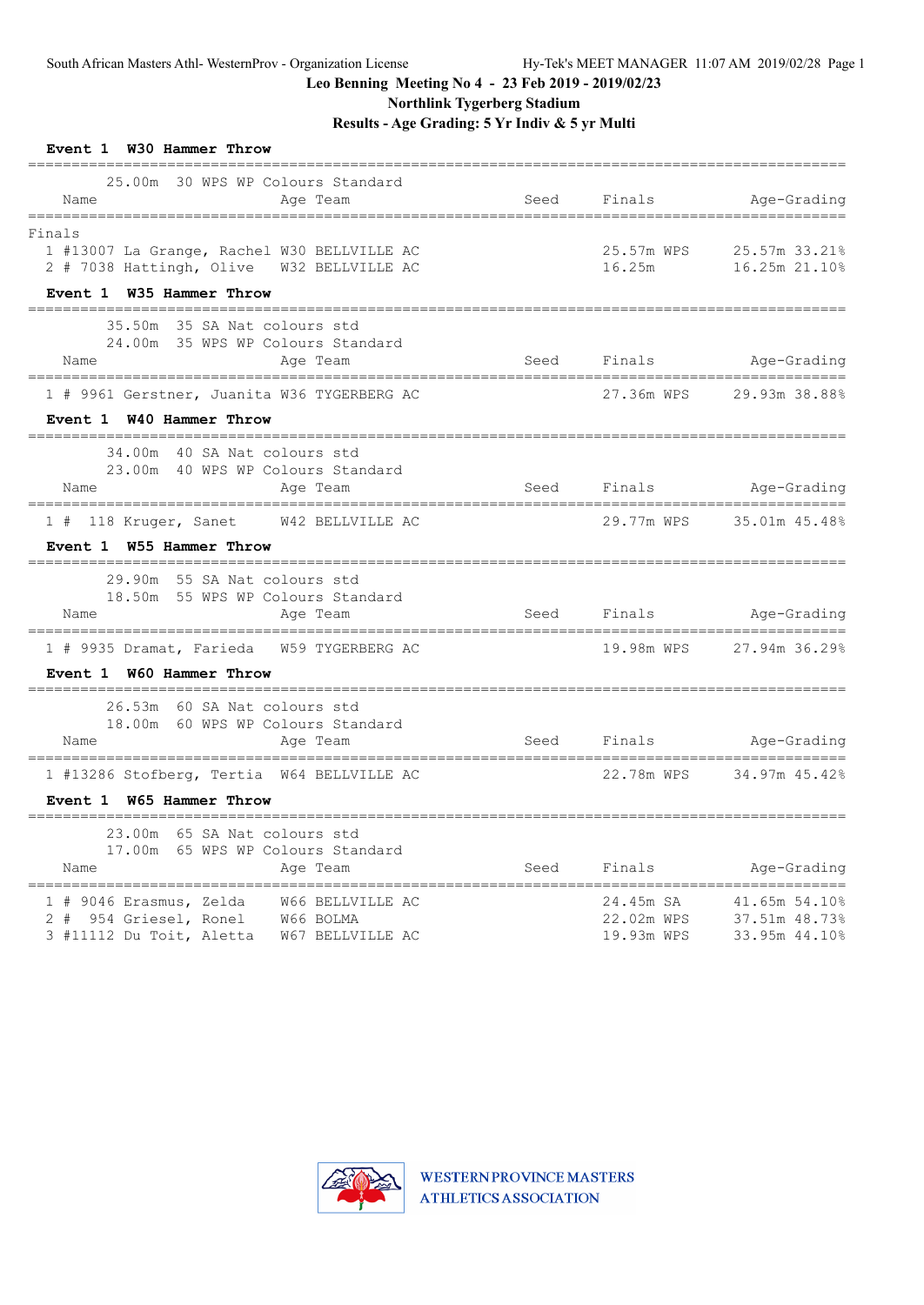**Northlink Tygerberg Stadium**

| Event 1 W70 Hammer Throw                                                                                                                                             |        |                                  |                                     |
|----------------------------------------------------------------------------------------------------------------------------------------------------------------------|--------|----------------------------------|-------------------------------------|
| 20.00m<br>70 SA Nat colours std<br>14.00m 70 WPS WP Colours Standard<br>Name<br>Age Team                                                                             | Seed   |                                  | Finals Age-Grading                  |
| 1 #11111 Grobbelaar, Elize W73 BELLVILLE AC                                                                                                                          |        |                                  | 20.87m SA 39.98m 51.93%             |
| Event 2 M35 Hammer Throw                                                                                                                                             |        |                                  |                                     |
| 45.00m 35 SA Nat colours std<br>32.00m 35 WPS WP Colours Standard<br>Age Team<br>Name                                                                                |        | Seed Finals Age-Grading          |                                     |
| 1 # 4342 Wiener, Shukri M37 PINELANDS AC                                                                                                                             |        | 29.94m                           | 30.83m 35.55%                       |
| Event 2 M55 Hammer Throw                                                                                                                                             |        |                                  |                                     |
| 42.00m 55 SA Nat colours std<br>22.00m 55 WPS WP Colours Standard<br>Name<br>Age Team                                                                                |        | Seed Finals                      | Age-Grading                         |
| 1 # 125 Primo, Derick M56 SA POLICE SER AC                                                                                                                           |        | 14.65m                           | $19.25m$ $22.20\%$                  |
| Event 2 M65 Hammer Throw                                                                                                                                             |        |                                  |                                     |
| 38.00m 65 SA Nat colours std<br>25.00m 65 WPS WP Colours Standard<br>Age Team<br>Name                                                                                |        | Seed Finals Age-Grading          |                                     |
| 1 # 4166 Wale, Anton M66 PINELANDS AC<br>2 # 9047 Erasmus, Nick M68 BELLVILLE AC                                                                                     |        | 33.86m WPS<br>23.12m             | 49.62m 57.22%<br>33.88m 39.07%      |
| Event 2 M70 Hammer Throw                                                                                                                                             |        |                                  |                                     |
| 35.00m 70 SA Nat colours std<br>24.00m 70 WPS WP Colours Standard<br>Name<br>Age Team                                                                                |        | Seed Finals Age-Grading          |                                     |
| 1 # 9048 Hough, Norman M71 BELLVILLE AC                                                                                                                              |        |                                  | 41.05m SA 59.62m 68.74%             |
| Event 2 M80 Hammer Throw                                                                                                                                             |        |                                  |                                     |
| 28.00m 80 SA Nat colours std<br>20.00m 80 WPS WP Colours Standard<br>Age Team<br>Name<br>=====================================<br>================================== |        | Seed Finals                      | Age-Grading<br>____________________ |
| 1 # 4480 Johnston, Steve M80 PINELANDS AC<br>Event 6 M50 100 Short Hurdles                                                                                           |        |                                  | 30.45m SA 56.80m 65.48%             |
| 16.50 50 SA Nat colours std<br>21.24 50 WPS WP Colours Standard<br>Name<br>Age Team<br>Seed                                                                          | Finals | Wind Age-Grading                 |                                     |
| .<br>1 # 6869 Russell, Scott M50 CAPE PEN UNIVERS                                                                                                                    |        | $15.89$ SA $-1.0$ $15.27$ 84.58% |                                     |

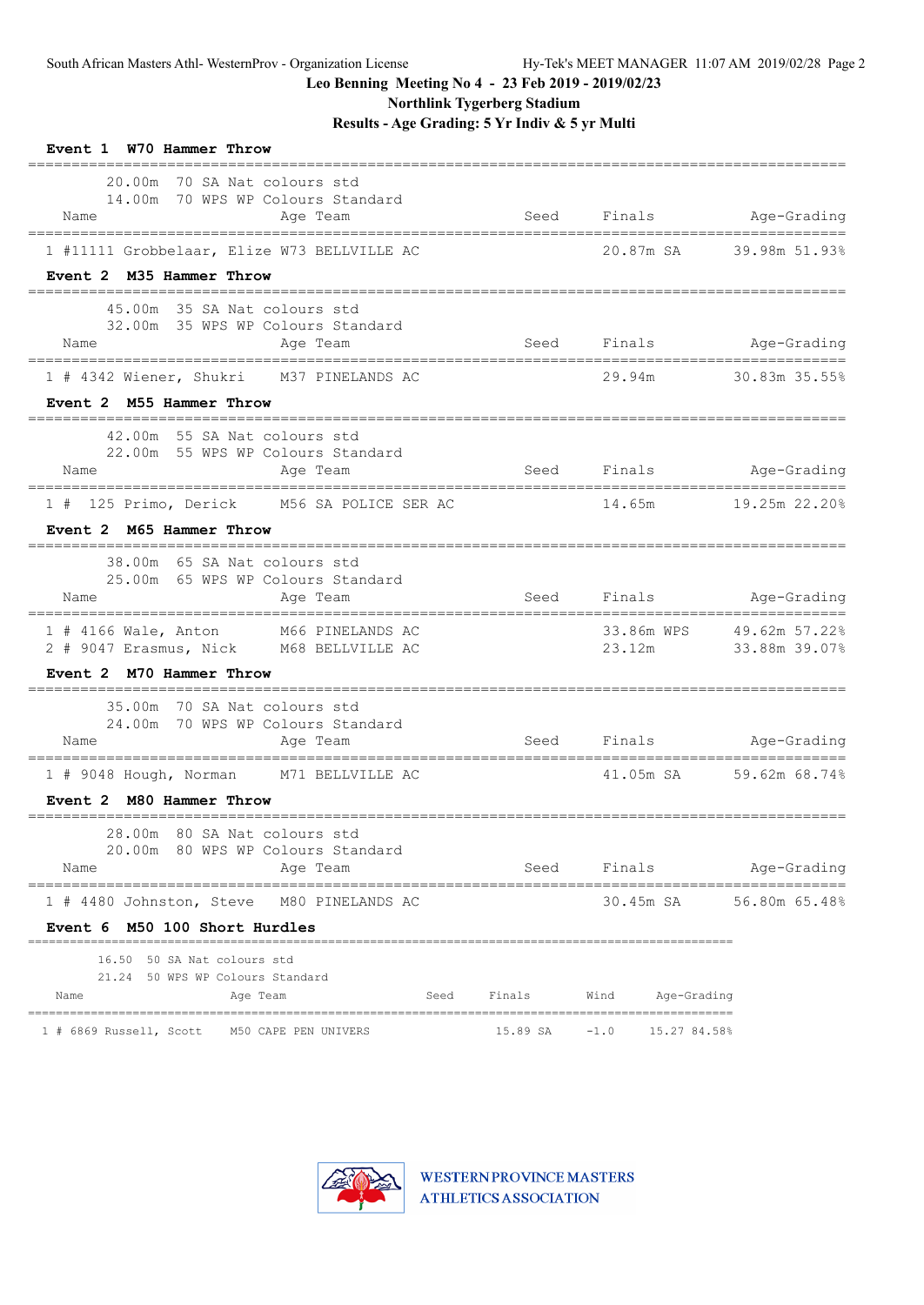**Northlink Tygerberg Stadium**

| Event 8 W15-19 Shot Put<br>---------                                                                                      |      |                        |                                                                                    |
|---------------------------------------------------------------------------------------------------------------------------|------|------------------------|------------------------------------------------------------------------------------|
| Name<br>Age Team<br>=====================================                                                                 |      |                        | Seed Finals Age-Grading                                                            |
| 1 #20771 Adams, Amy Jade W15 SOUTH PENINSULA AC<br>Event 8 W30 Shot Put                                                   |      | 6.49m                  | 6.49m 28.68%                                                                       |
| 8.03m 30 WPS WP Colours Standard<br>Name<br>Age Team                                                                      | Seed |                        | Finals Age-Grading                                                                 |
| 1 #13007 La Grange, Rachel W30 BELLVILLE AC<br>2 # 7038 Hattingh, Olive W32 BELLVILLE AC<br>Event 8 W35 Shot Put          |      | 9.93m WPS<br>5.19m     | 9.93m 43.88%<br>5.19m 22.93%                                                       |
| 10.48m 35 SA Nat colours std<br>8.75m 35 WPS WP Colours Standard<br>Age Team<br>Name                                      | Seed | Finals                 | Age-Grading                                                                        |
| 1 # 9961 Gerstner, Juanita W36 TYGERBERG AC<br>2 # 1298 Mallin, Ezette W37 VARSITY OLD BOYS AC                            |      | 11.04m SA<br>9.87m WPS | 11.44m 50.57%<br>10.23m 45.21%                                                     |
| Event 8 W40 Shot Put<br>10.23m 40 SA Nat colours std<br>8.60m 40 WPS WP Colours Standard<br>Name<br>Age Team              |      | Seed Finals            | Age-Grading                                                                        |
| 1 # 118 Kruger, Sanet W42 BELLVILLE AC<br>Event 8 W55 Shot Put                                                            |      | 8.97m WPS              | $9.95m$ 43.99%                                                                     |
| 9.80m 55 SA Nat colours std<br>7.00m 55 WPS WP Colours Standard<br>Name<br>Age Team                                       |      |                        | Seed Finals Age-Grading                                                            |
| 1 # 9935 Dramat, Farieda W59 TYGERBERG AC<br>Event 8 W60 Shot Put                                                         |      |                        |                                                                                    |
| 9.00m 60 SA Nat colours std<br>6.45m 60 WPS WP Colours Standard<br>Name Aqe Team                                          |      |                        | Seed Finals Age-Grading                                                            |
| 1 #13286 Stofberg, Tertia W64 BELLVILLE AC<br>Event 8 W65 Shot Put                                                        |      | 6.61m WPS              | $9.92m$ 43.86%                                                                     |
| 8.10m 65 SA Nat colours std<br>6.00m 65 WPS WP Colours Standard<br>Age Team<br>Name                                       |      | Seed Finals            | Age-Grading                                                                        |
| 1 # 954 Griesel, Ronel W66 BOLMA<br>2 # 9046 Erasmus, Zelda W66 BELLVILLE AC<br>3 #11112 Du Toit, Aletta W67 BELLVILLE AC |      |                        | 8.51m SA 14.12m 62.44%<br>7.82m WPS 12.98m 57.37%<br>6.11m WPS    10.14m    44.83% |

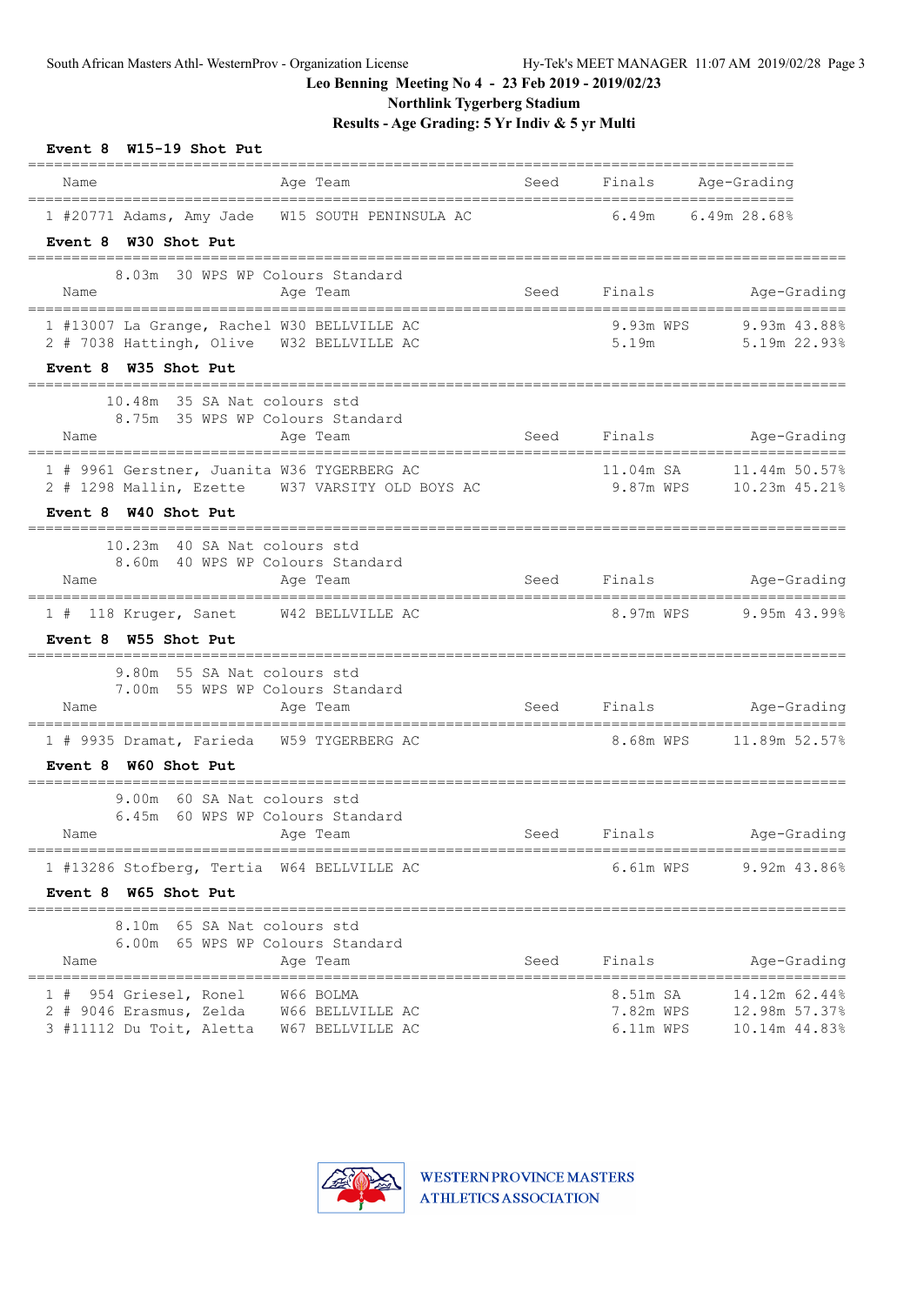**Northlink Tygerberg Stadium**

| Event 9 M35 Shot Put                                                                                                |                  |      |             |                               |
|---------------------------------------------------------------------------------------------------------------------|------------------|------|-------------|-------------------------------|
| 14.00m 35 SA Nat. colours std<br>11.50m 35 WPS WP Colours Standard<br>Name<br>------------------------------------- | Age Team         | Seed |             | Finals Age-Grading            |
| 1 # 4342 Wiener, Shukri M37 PINELANDS AC                                                                            |                  |      | 11.81m WPS  | 12.24m 52.98%                 |
| Event 9 M50 Shot Put                                                                                                |                  |      |             |                               |
| 13.32m 50 SA Nat colours std<br>10.00m 50 WPS WP Colours Standard<br>Name                                           | Age Team         |      |             | Seed Finals Age-Grading       |
| 1 # 2142 Isaacs, Duncan M50 NEDBANK WP                                                                              |                  |      |             | 7.22m 8.46m 36.59%            |
| Event 9 M55 Shot Put                                                                                                |                  |      |             |                               |
| 12.38m 55 SA Nat colours std<br>9.10m 55 WPS WP Colours Standard<br>Name                                            | Age Team         |      | Seed Finals | Age-Grading                   |
| 1 # 125 Primo, Derick M56 SA POLICE SER AC                                                                          |                  |      | 7.12m       | 9.04m 39.12%                  |
| Event 9 M60 Shot Put                                                                                                |                  |      |             |                               |
| 12.78m 60 SA Nat colours std<br>9.00m 60 WPS WP Colours Standard                                                    |                  |      |             |                               |
| Name                                                                                                                | Age Team         |      | Seed Finals | Age-Grading                   |
| 1 # 763 Loots, Joep M62 STELLENBOSCH UNI AC<br>Event 9 M65 Shot Put                                                 |                  |      |             |                               |
| 11.33m 65 SA Nat colours std<br>8.50m 65 WPS WP Colours Standard<br>Name                                            | Age Team         |      |             | Seed Finals Age-Grading       |
| 1 # 4166 Wale, Anton M66 PINELANDS AC<br>2 # 9047 Erasmus, Nick M68 BELLVILLE AC                                    |                  |      |             | 8.81m WPS    11.98m    51.85% |
| Event 9 M70 Shot Put                                                                                                |                  |      |             |                               |
| 11.70m 70 SA Nat colours std<br>8.00m 70 WPS WP Colours Standard<br>Name                                            | Age Team         |      | Seed Finals | Age-Grading                   |
| 1 # 9048 Hough, Norman                                                                                              | M71 BELLVILLE AC |      | 11.94m SA   | 15.29m 66.15%                 |
| Event 9 M80 Shot Put                                                                                                |                  |      |             |                               |
| 9.30m 80 SA Nat colours std<br>7.00m 80 WPS WP Colours Standard<br>Name                                             | Age Team         | Seed | Finals      | Age-Grading                   |
|                                                                                                                     |                  |      |             |                               |

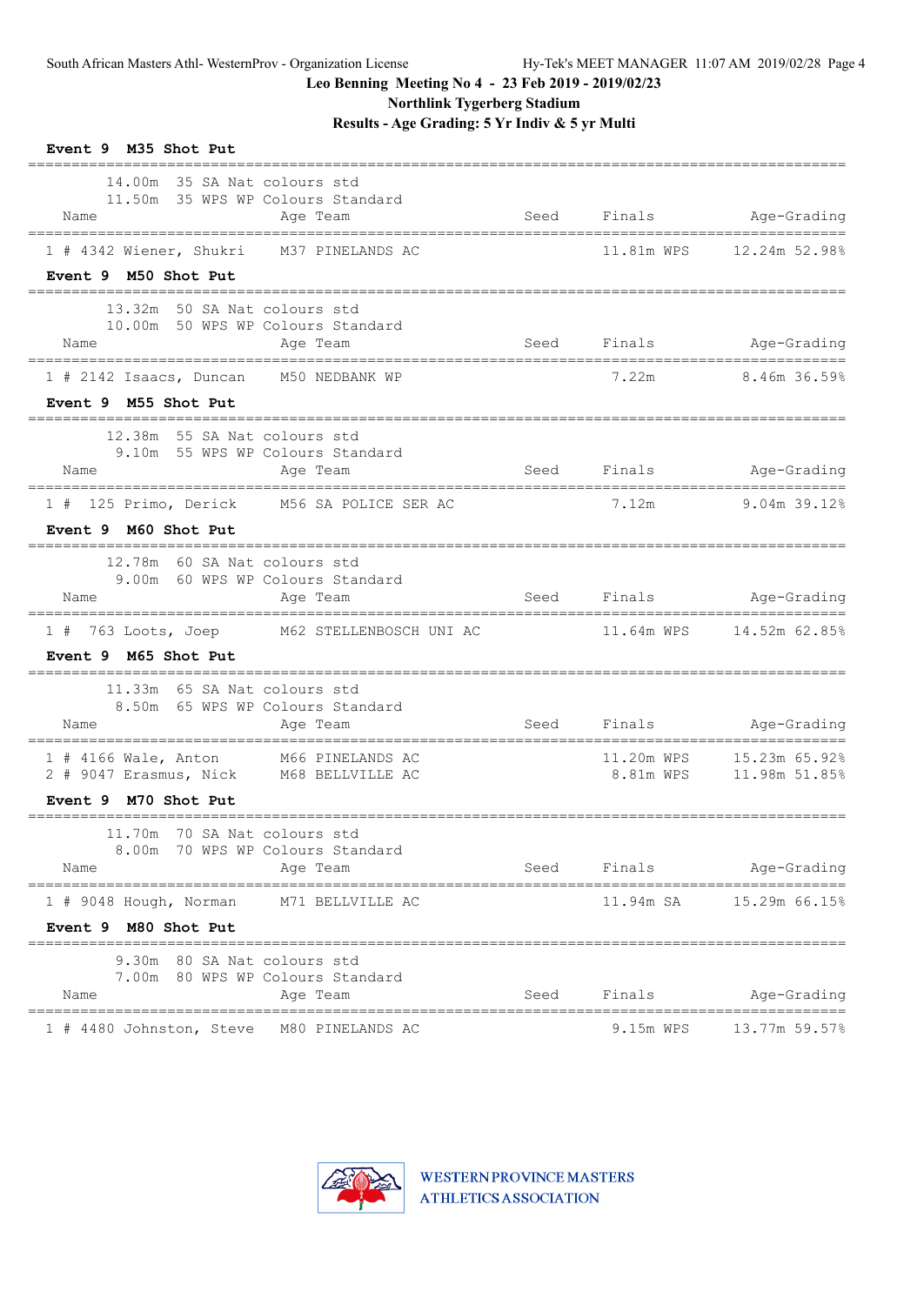South African Masters Athl- WesternProv - Organization License Hy-Tek's MEET MANAGER 11:07 AM 2019/02/28 Page 5

**Leo Benning Meeting No 4 - 23 Feb 2019 - 2019/02/23**

**Northlink Tygerberg Stadium**

| Event 10 W12-19 200 Meter Dash 200M - WOMEN                                        |                  |      | ==================================== |        |                                            | =================         |
|------------------------------------------------------------------------------------|------------------|------|--------------------------------------|--------|--------------------------------------------|---------------------------|
| Name                                                                               | Age Team         |      | Seed                                 |        | Finals Wind                                | Age-Grading               |
| 1 # 1310 Genis, Marsune W13 TYGERBERG AC                                           |                  |      |                                      |        | $29.10 - 1.4$                              | 29.11 73.33%              |
| Event 10 W20-29 200 Meter Dash 200M - WOMEN                                        |                  |      |                                      |        |                                            |                           |
| Name                                                                               | Age Team         |      | Seed                                 |        | Finals Wind                                | Age-Grading               |
| 1 #10556 Mbonambi, Zanegug W20 UNIVERSITY OF CA                                    |                  |      |                                      |        |                                            | $28.21 -1.4$ 28.22 75.65% |
| Event 10 W30 200 Meter Dash 200M - WOMEN                                           |                  |      |                                      |        |                                            |                           |
| 28.14 30 WPS WP Colours Standard                                                   |                  |      |                                      |        |                                            |                           |
| Name                                                                               | Age Team         | Seed | Finals                               | Wind   | Age-Grading                                |                           |
| 1 # 404 Malan, Liandri W34 BOLMA                                                   |                  |      |                                      |        | 27.54 WPS    -1.4    27.55    77.49%       |                           |
| 2 # 9932 Van Rensburg, Mar W34 TYGERBERG AC                                        |                  |      |                                      |        | 29.23 -1.4 29.24 73.01%                    |                           |
| Event 10 W35 200 Meter Dash 200M - WOMEN                                           |                  |      |                                      |        |                                            |                           |
| 27.38 35 SA Nat colours std                                                        |                  |      |                                      |        |                                            |                           |
| 28.74 35 WPS WP Colours Standard<br>Name                                           | Age Team         | Seed | Finals                               | Wind   | Age-Grading                                |                           |
|                                                                                    |                  |      |                                      |        |                                            |                           |
| 1 #13011 Kotze, Retha W39 BELLVILLE AC<br>2 # 9940 Miske, Mirjam W39 TYGERBERG AC  |                  |      | 28.88<br>31.76                       |        | $-1.4$ 28.02 76.18%<br>$-1.4$ 30.82 69.27% |                           |
| Event 10 W40 200 Meter Dash 200M - WOMEN                                           |                  |      |                                      |        |                                            |                           |
| 27.72 40 SA Nat colours std                                                        |                  |      |                                      |        |                                            |                           |
| 30.24 40 WPS WP Colours Standard                                                   |                  |      |                                      |        |                                            |                           |
| Name                                                                               | Age Team         | Seed | Finals                               |        | Wind Age-Grading H#                        |                           |
| 1 # 765 Moira, Robertson W41 STELLENBOSCH UNI AC $28.18$ WPS $-1.6$ 26.33 81.05% 2 |                  |      |                                      |        |                                            |                           |
| Event 10 W45 200 Meter Dash 200M - WOMEN<br>============================           |                  |      |                                      |        |                                            |                           |
| 28.84 45 SA Nat colours std                                                        |                  |      |                                      |        |                                            |                           |
| 32.74 45 WPS WP Colours Standard                                                   |                  |      |                                      |        |                                            |                           |
| Name                                                                               | Age Team         | Seed | Finals                               | Wind   | Age-Grading H#                             |                           |
| 1 # 7222 Figland, Beverley W48 UNIVERSITY WESTE                                    |                  |      | 30.28 WPS                            | $-1.6$ | 27.20 78.47% 2                             |                           |
| Event 10 W55 200 Meter Dash 200M - WOMEN                                           |                  |      |                                      |        |                                            |                           |
| 31.32 55 SA Nat colours std                                                        |                  |      |                                      |        |                                            |                           |
| 36.24 55 WPS WP Colours Standard<br>Name                                           | Age Team         | Seed | Finals                               | Wind   | Age-Grading H#                             |                           |
|                                                                                    |                  |      |                                      |        |                                            |                           |
| 1 # 7214 Beukes, Ronel                                                             | W59 LANGEBAAN AC |      | 29.21 SA                             | $-1.6$ | 24.14 88.43% 2                             |                           |
| 2 # 3004 Ruppert, Annette W55 STRAND AC                                            |                  |      | $31.16$ SA $-1.6$                    |        | 25.75 82.89% 2                             |                           |

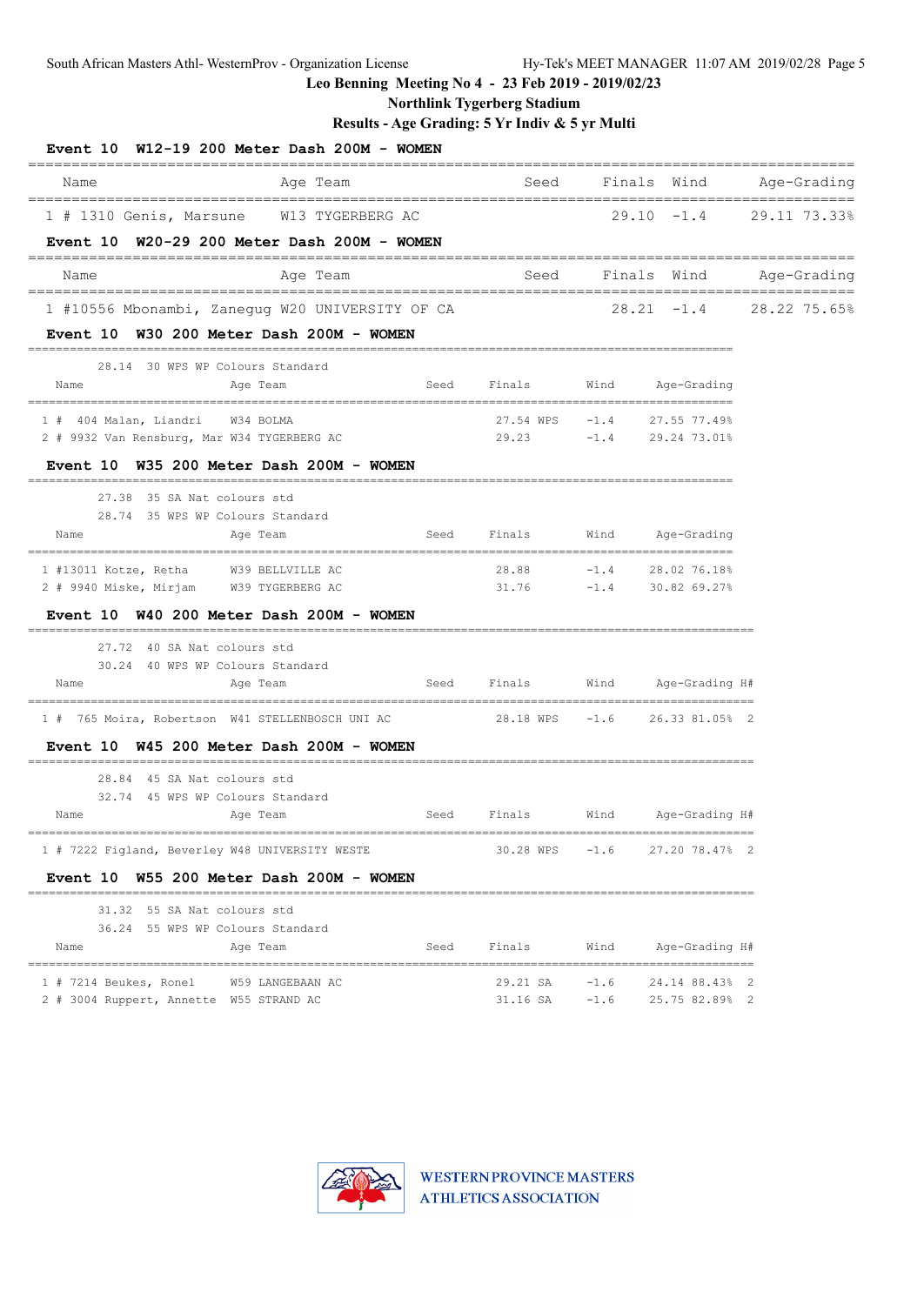**Northlink Tygerberg Stadium**

| Event 10 W65 200 Meter Dash 200M - WOMEN                                                                                                        |                                  |                                                                                                                |        |                                                                   |              |              |
|-------------------------------------------------------------------------------------------------------------------------------------------------|----------------------------------|----------------------------------------------------------------------------------------------------------------|--------|-------------------------------------------------------------------|--------------|--------------|
| 36.91 65 SA Nat colours std<br>40.24 65 WPS WP Colours Standard<br>Age Team<br>Name                                                             | Seed                             | Finals                                                                                                         | Wind   | Age-Grading H#                                                    |              |              |
| 1 # 1331 Jonkers, Margaret W69 NANTES ATH CLUB                                                                                                  |                                  |                                                                                                                |        | $42.29$ $-1.6$ $31.9066.908$ 2                                    |              |              |
| Event 10 W80 200 Meter Dash 200M - WOMEN                                                                                                        |                                  |                                                                                                                |        |                                                                   |              |              |
| 50.00 80 SA Nat colours std<br>Name<br>Age Team                                                                                                 | Seed                             | Finals                                                                                                         | Wind   | Age-Grading H#                                                    |              |              |
| 1 #13729 Johnson, Maggie W82 TYGERBERG AC                                                                                                       | $1:11.56$ $-1.6$ $41.92 50.92$ 2 |                                                                                                                |        |                                                                   |              |              |
| Event $11$ M12-19 200 Meter Dash 200M - MEN                                                                                                     |                                  |                                                                                                                |        |                                                                   |              |              |
| Name<br>Age Team                                                                                                                                |                                  | in the Seed of the Seed of the Seed of the Seed of the Seed of the Seed of the Seed of the Seed of the Seed of |        | Finals Wind                                                       |              | Age-Grading  |
| 1 #10543 Hoedemaker, Jaden M19 UNIVERSITY OF CA<br>2 #20303 Petersen, Ameen M17 TITANS                                                          |                                  |                                                                                                                |        | 23.83 0.3<br>25.60 0.3 25.61 75.47%                               | 23.84 81.07% |              |
| Event 11 M20-29 200 Meter Dash 200M - MEN                                                                                                       |                                  |                                                                                                                |        |                                                                   |              |              |
| Name<br>Age Team<br>--------------------------------------                                                                                      |                                  | Seed                                                                                                           |        | Finals Wind Age-Grading                                           |              |              |
| 1 # 6863 Arendse, Jody M24 CAPE PEN UNIVERS<br>2 # 1332 Maikela, Ayabonga M27 UNIVERSITY WESTE<br>3 #10523 Sande, Heritier M23 UNIVERSITY OF CA |                                  |                                                                                                                |        | 23.34 0.3<br>$23.98$ 0.3 $23.99$ 80.57%<br>24.10 0.3 24.11 80.17% |              | 23.35 82.78% |
| Event 11 M30 200 Meter Dash 200M - MEN                                                                                                          |                                  |                                                                                                                |        |                                                                   |              |              |
| 24.24 30 WPS WP Colours Standard<br>Name<br>Age Team                                                                                            | Seed                             | Finals                                                                                                         |        | Wind Age-Grading H#                                               |              |              |
| Hiebner, Gareth M32 INDIVIDUAL ENTRY<br>$\mathbf{1}$                                                                                            |                                  |                                                                                                                |        | 24.93 -1.5 24.94 77.50% 2                                         |              |              |
| Event 11 M35 200 Meter Dash 200M - MEN                                                                                                          |                                  |                                                                                                                |        |                                                                   |              |              |
| 22.90 35 SA Nat colours std<br>24.44 35 WPS WP Colours Standard                                                                                 |                                  |                                                                                                                |        |                                                                   |              |              |
| Name<br>Age Team                                                                                                                                | Seed                             | Finals                                                                                                         |        | Wind Age-Grading H#                                               |              |              |
| 1 # 7055 Le Grange, Jacobu M38 BELLVILLE AC                                                                                                     |                                  | 25.13                                                                                                          |        | $-1.5$ 24.73 78.15% 2                                             |              |              |
| 2 # 1311 Harris, Randall M35 INDIVIDUAL ENTRY<br>Event 11 M40 200 Meter Dash 200M - MEN                                                         |                                  | 28.50                                                                                                          |        | $-1.5$ 28.04 68.91% 2                                             |              |              |
| 23.42 40 SA Nat colours std                                                                                                                     |                                  |                                                                                                                |        |                                                                   |              |              |
| 25.44 40 WPS WP Colours Standard<br>Age Team<br>Name                                                                                            | Seed                             | Finals                                                                                                         |        | Wind Age-Grading H#                                               |              |              |
| ====================================<br>1 # 1330 Louw, Pieter M44 CAPE MULTI-SPORT                                                              |                                  | 28.94                                                                                                          | $-1.5$ | 27.60 70.01% 2                                                    |              |              |

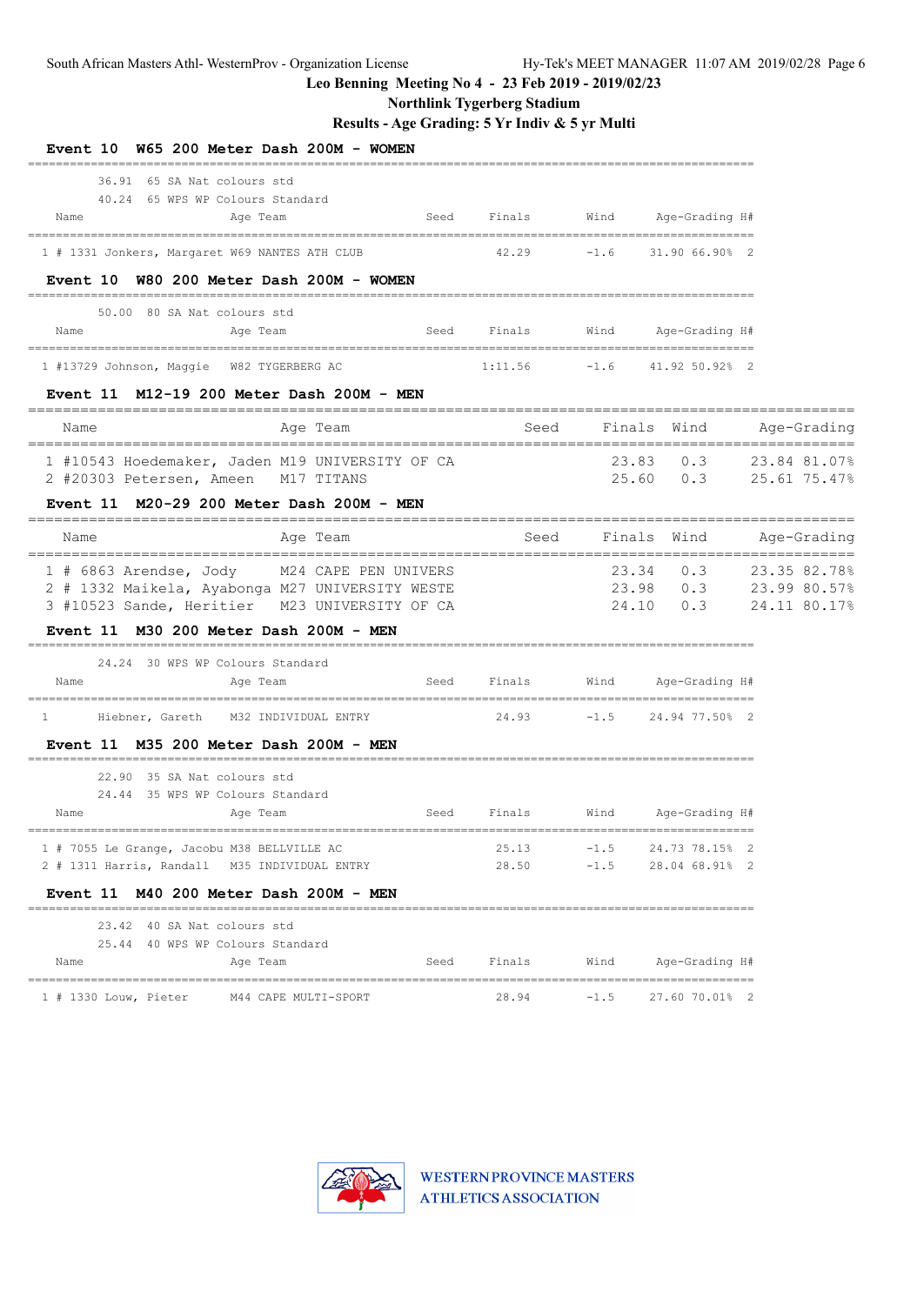# **Northlink Tygerberg Stadium**

**Results - Age Grading: 5 Yr Indiv & 5 yr Multi**

| Event 11 M45 200 Meter Dash 200M - MEN                                                     |                                 |          |                                                                 |  |
|--------------------------------------------------------------------------------------------|---------------------------------|----------|-----------------------------------------------------------------|--|
| 24.22 45 SA Nat colours std<br>26.44 45 WPS WP Colours Standard<br>Name<br>Age Team        |                                 |          | Seed Finals Wind Age-Grading H#                                 |  |
| 1 #13836 Basson, Marius M46 ORANJERIVIER AK                                                |                                 |          | 24.62 WPS -1.5 22.74 84.97% 2                                   |  |
| 2 # 1329 Cloete, John M47 BELLVILLE AC<br>Event 11 M50 200 Meter Dash 200M - MEN           |                                 |          | 25.25 WPS -1.5 23.32 82.85% 2                                   |  |
| 25.00 50 SA Nat colours std                                                                |                                 |          |                                                                 |  |
| 27.54 50 WPS WP Colours Standard<br>Name<br>Age Team                                       |                                 |          | Seed Finals Wind Age-Grading H#                                 |  |
| 1 # 3319 Toll, Michael M54 ITHEKO AC                                                       |                                 |          | 26.90 WPS 1.4 24.04 80.41% 3<br>31.02 1.4 27.72 69.73% 3        |  |
| 2 # 2142 Isaacs, Duncan M50 NEDBANK WP                                                     |                                 |          |                                                                 |  |
| Event 11 M55 200 Meter Dash 200M - MEN                                                     |                                 |          |                                                                 |  |
| 25.83 55 SA Nat colours std                                                                |                                 |          |                                                                 |  |
| 28.54 55 WPS WP Colours Standard<br>Name<br>Age Team                                       |                                 |          | Seed Finals Wind Age-Grading H#                                 |  |
|                                                                                            |                                 |          |                                                                 |  |
| 1 # 7047 Myburgh, Johan M57 BELLVILLE AC<br>2 #13140 Damonze, Reginald M58 EERSTERIVIER AC |                                 |          | 25.65 SA 1.4 22.15 87.25% 3<br>37.30   1.4   32.21   60.00%   3 |  |
| Event 11 M60 200 Meter Dash 200M - MEN                                                     |                                 |          |                                                                 |  |
| 26.76 60 SA Nat colours std                                                                |                                 |          |                                                                 |  |
| 30.64 60 WPS WP Colours Standard<br>Name<br>Age Team                                       |                                 |          | Seed Finals Wind Age-Grading H#                                 |  |
| 1 # 7263 Warries, Joseph M62 UNIVERSITY WESTE                                              |                                 |          | 27.96 WPS 1.4 23.30 82.94% 3                                    |  |
| Event 11 M85 200 Meter Dash 200M - MEN                                                     |                                 |          |                                                                 |  |
| 44.00 85 SA Nat colours std                                                                |                                 |          |                                                                 |  |
| 46.65 85 WPS WP Colours Standard<br>Name<br>Age Team                                       | Seed Finals Wind Age-Grading H# |          |                                                                 |  |
| 1 # 6872 Ridge, Arthur M88 CAPE PEN UNIVERS                                                |                                 | 40.65 SA | 1.4 24.60 78.55% 3                                              |  |
| Event 12 W15-19 Long Jump                                                                  |                                 |          |                                                                 |  |
| Age Team<br>Name                                                                           |                                 |          | Seed Finals Wind Age-Grading                                    |  |
| 2 # 2949 Van Den Berg, Jan M85 STRAND AC                                                   |                                 |          | 46.43 WPS 1.4 28.10 68.77% 3                                    |  |

#### **Event 12 W20-29 Long Jump**

| Name |               | Age Team     | Seed |  | Finals Wind Age-Grading      |
|------|---------------|--------------|------|--|------------------------------|
|      | Samuel, Nadia | W21 PAROW AC |      |  | $4.01m - 0.3$ $4.01m$ 53.32% |

1 # 35 Donough, Ameera W18 ULTRA AC 4.98m -2.3 4.98m 66.22%<br>2 #20771 Adams, Amy Jade W15 SOUTH PENINSULA AC 4.66m -1.0 4.66m 61.97%



2 #20771 Adams, Amy Jade W15 SOUTH PENINSULA AC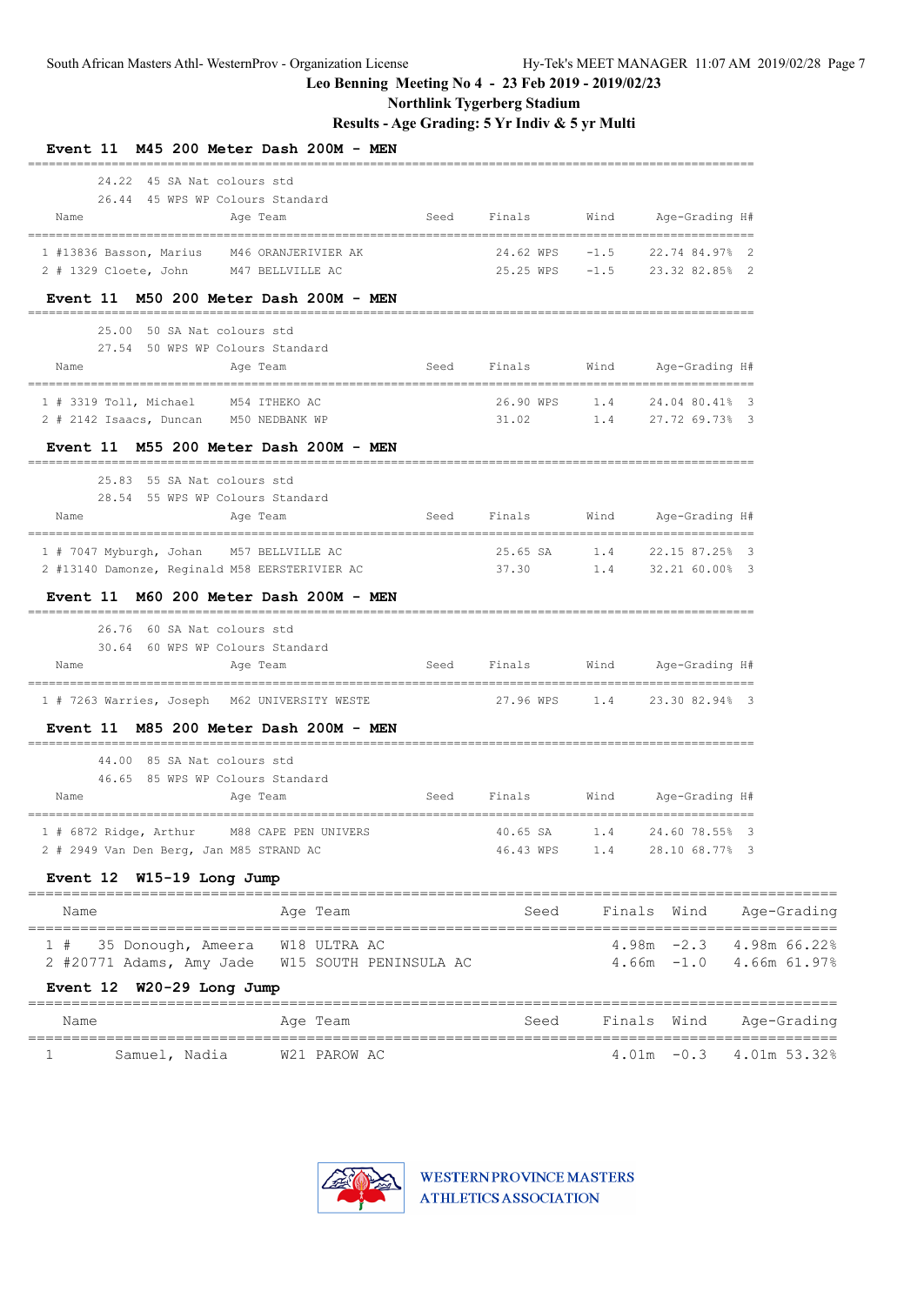**Northlink Tygerberg Stadium**

| Event 13 M40 Long Jump                                                                            |                                            |      |                                     |         |                     |                                                    |             |
|---------------------------------------------------------------------------------------------------|--------------------------------------------|------|-------------------------------------|---------|---------------------|----------------------------------------------------|-------------|
| 6.12m 40 SA Nat colours std<br>5.25m 40 WPS WP Colours Standard<br>Name<br>Age Team               |                                            | Seed | Finals                              |         | Wind Age-Grading    |                                                    |             |
| 1 #13375 Juries, Chubasco M43 ITHEKO AC                                                           |                                            |      | 3.99m                               |         | $-1.2$ 4.34m 48.60% |                                                    |             |
| Event 13 M50 Long Jump                                                                            |                                            |      |                                     |         |                     |                                                    |             |
| 5.55m 50 SA Nat colours std                                                                       |                                            |      |                                     |         |                     |                                                    |             |
| 4.60m 50 WPS WP Colours Standard<br>Name<br>Age Team                                              |                                            | Seed | Finals                              | Wind    | Age-Grading         |                                                    |             |
| 1 # 9959 Matthee, Gilomee M51 TYGERBERG AC                                                        |                                            |      |                                     |         |                     |                                                    |             |
| 2 # 7882 Christians, Alwyn M52 SA DEFENCE FORCE AC<br>3 #13330 Neff, Freddie M50 CORRECTIONAL SER |                                            |      | 4.91m WPS 0.4 6.03m 67.45%<br>4.43m |         | $-0.5$ 5.44m 60.85% |                                                    |             |
| Event 13 M60 Long Jump                                                                            |                                            |      |                                     |         |                     |                                                    |             |
| 4.85m 60 SA Nat colours std                                                                       |                                            |      |                                     |         |                     |                                                    |             |
| 4.00m 60 WPS WP Colours Standard<br>Name<br>Age Team                                              |                                            | Seed | Finals                              |         | Wind Age-Grading    |                                                    |             |
| 1 # 763 Loots, Joep M62 STELLENBOSCH UNI AC 3.57m -0.5 5.02m 56.13%                               |                                            |      |                                     |         |                     |                                                    |             |
| Event 14 W20-29 800 Meter Run                                                                     | =====================================      |      |                                     |         |                     |                                                    |             |
| Name                                                                                              | Age Team                                   |      | Seed Finals                         |         |                     | Age-Grading                                        |             |
| 1 #10559 Fleming, Laura W20 UNIVERSITY OF CA<br>Event 14 W30 800 Meter Run                        |                                            |      |                                     |         |                     | $2:29.91$ $2:29.92$ 75.57%                         |             |
| 2:39.00 30 WPS WP Colours Standard<br>Name                                                        | Age Team                                   |      | Seed                                |         | Finals              | Age-Grading                                        |             |
| 1 # 2292 Jacobs, Mandy-Lee W30 NEDBANK WP<br>Event 14 W50 800 Meter Run                           |                                            |      |                                     |         |                     | 2:28.25 WPS 2:28.26 76.41%                         |             |
| 50 SA Nat colours std<br>2:42.00<br>3:10.00<br>Name                                               | 50 WPS WP Colours Standard<br>Age Team     |      | Seed                                |         | Finals              |                                                    | Age-Grading |
| $1$ # 1312 Graf, Barbara<br>-- # 764 Theron, Elanza<br>Event 15 M12-19 800 Meter Run              | W53 SWITSERLAND<br>W51 STELLENBOSCH UNI AC |      |                                     |         | 2:46.81 WPS<br>DNF  | 2:25.28 77.97%                                     |             |
| Name                                                                                              | ____________________<br>Age Team           |      | Seed                                |         | Finals              | =================<br>Age-Grading                   |             |
| ===============<br>1 #12356 Valentine, Malik M19 ULTRA AC                                         |                                            |      |                                     | 2:09.10 |                     | ================================<br>2:09.11 78.32% |             |

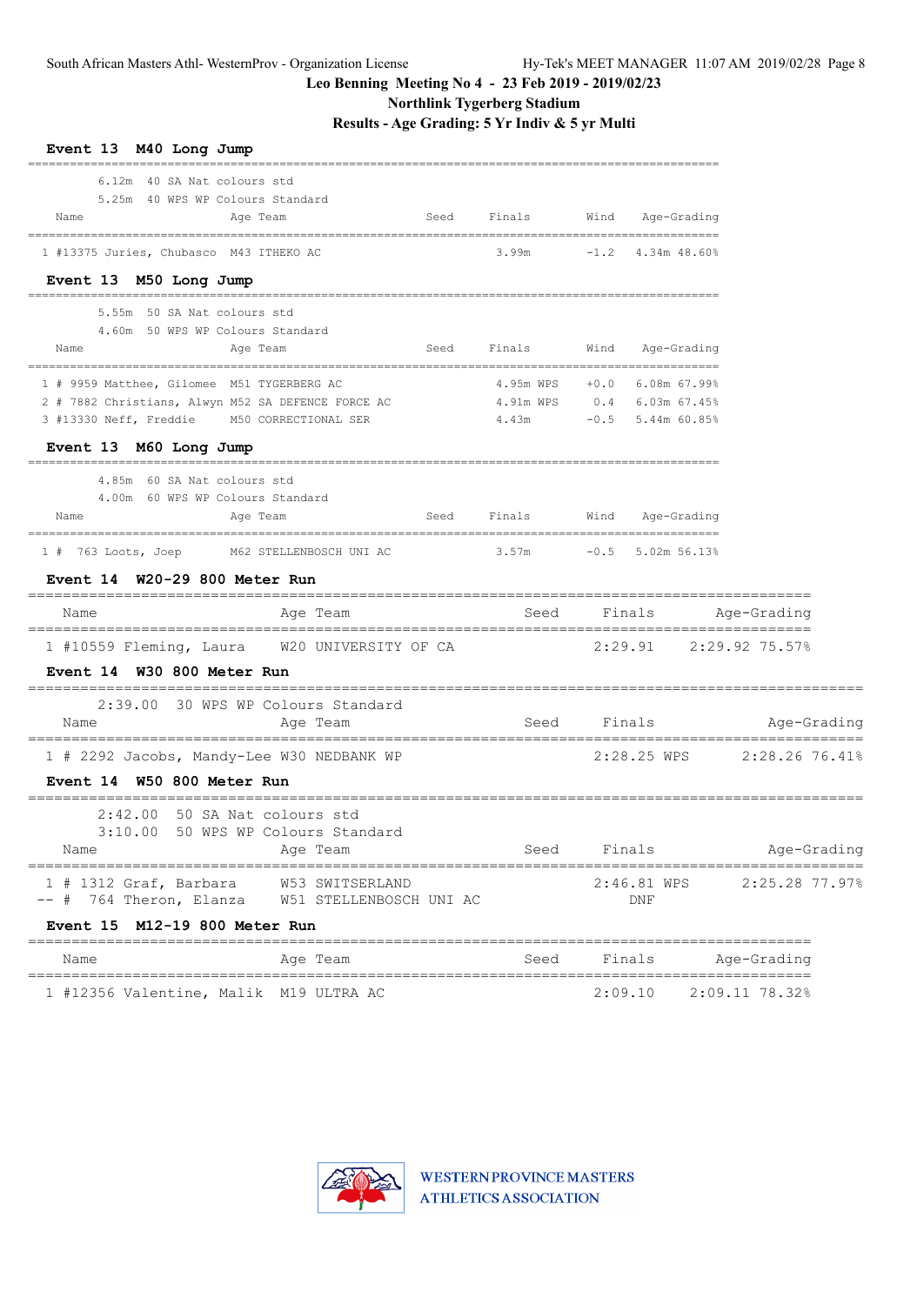**Northlink Tygerberg Stadium**

| Event 15 M30 800 Meter Run                                                                                                |                         |             |                        |                                  |
|---------------------------------------------------------------------------------------------------------------------------|-------------------------|-------------|------------------------|----------------------------------|
| 2:02.00 30 WPS WP Colours Standard<br>Name                                                                                | Age Team                |             | Seed Finals            | Age-Grading                      |
| 1 # 7264 Moories, Dewayne M30 UNIVERSITY WESTE                                                                            |                         |             | 2:04.61                | 2:04.62 81.14%                   |
| Event 15 M35 800 Meter Run                                                                                                |                         |             |                        |                                  |
| $2:00.00$ 35 SA Nat colours std<br>2:06.00 35 WPS WP Colours Standard<br>Name                                             | Age Team                |             |                        | Seed Finals<br>Age-Grading       |
| 1 # 7533 Broers, Neil M36 CAPE MULTI-SPORT                                                                                |                         | 2:11.23     |                        | 2:10.15 77.70%                   |
| Event 15 M40 800 Meter Run                                                                                                |                         |             |                        |                                  |
| 2:01.00 40 SA Nat colours std<br>2:14.00 40 WPS WP Colours Standard<br>Name                                               | Age Team                | Seed Finals |                        | Age-Grading                      |
| 1 #11977 Van Rooyen, Chris M42 BOXER WP ATH CLUB<br>2 #13375 Juries, Chubasco M43 ITHEKO AC<br>Event 15 M50 800 Meter Run |                         |             | 2:10.68 WPS<br>2:25.84 | 2:04.94 80.93%<br>2:19.43 72.52% |
| $2:11.00$ 50 SA Nat colours std                                                                                           |                         |             |                        |                                  |
| 2:26.00 50 WPS WP Colours Standard<br>Name                                                                                | Age Team                |             |                        | Seed Finals Mge-Grading          |
| 1 # 139 Philander, Tobias M54 ITHEKO AC                                                                                   |                         |             |                        | $2:24.47$ WPS $2:07.82$ 79.11%   |
| Event 21 W15-19 Discus Throw                                                                                              |                         |             |                        |                                  |
| Name                                                                                                                      | Age Team                |             |                        | Seed Finals Age-Grading          |
| 1 #20196 Van der Westhuize W17 BELLVILLE AC<br>Event 21 W30 Discus Throw<br>===================                           |                         |             |                        | 36.10m 36.10m 47.01%             |
| 29.82m 30 WPS WP Colours Standard<br>Name                                                                                 | Age Team                | <b>Seed</b> | Finals                 | Age-Grading                      |
| 1 #13007 La Grange, Rachel W30 BELLVILLE AC<br>2 # 7038 Hattingh, Olive                                                   | W32 BELLVILLE AC        |             | 22.78m<br>14.58m       | 22.78m 29.66%<br>14.58m 18.98%   |
| Event 21 W35 Discus Throw                                                                                                 |                         |             |                        |                                  |
| 35 SA Nat colours std<br>33.50m<br>29.50m 35 WPS WP Colours Standard<br>Name                                              | Age Team                | Seed        | Finals                 | Age-Grading                      |
| 1 # 9961 Gerstner, Juanita W36 TYGERBERG AC<br>2 # 1298 Mallin, Ezette                                                    | W37 VARSITY OLD BOYS AC |             | 38.00m SA<br>25.22m    | 39.39m 51.30%<br>26.14m 34.05%   |

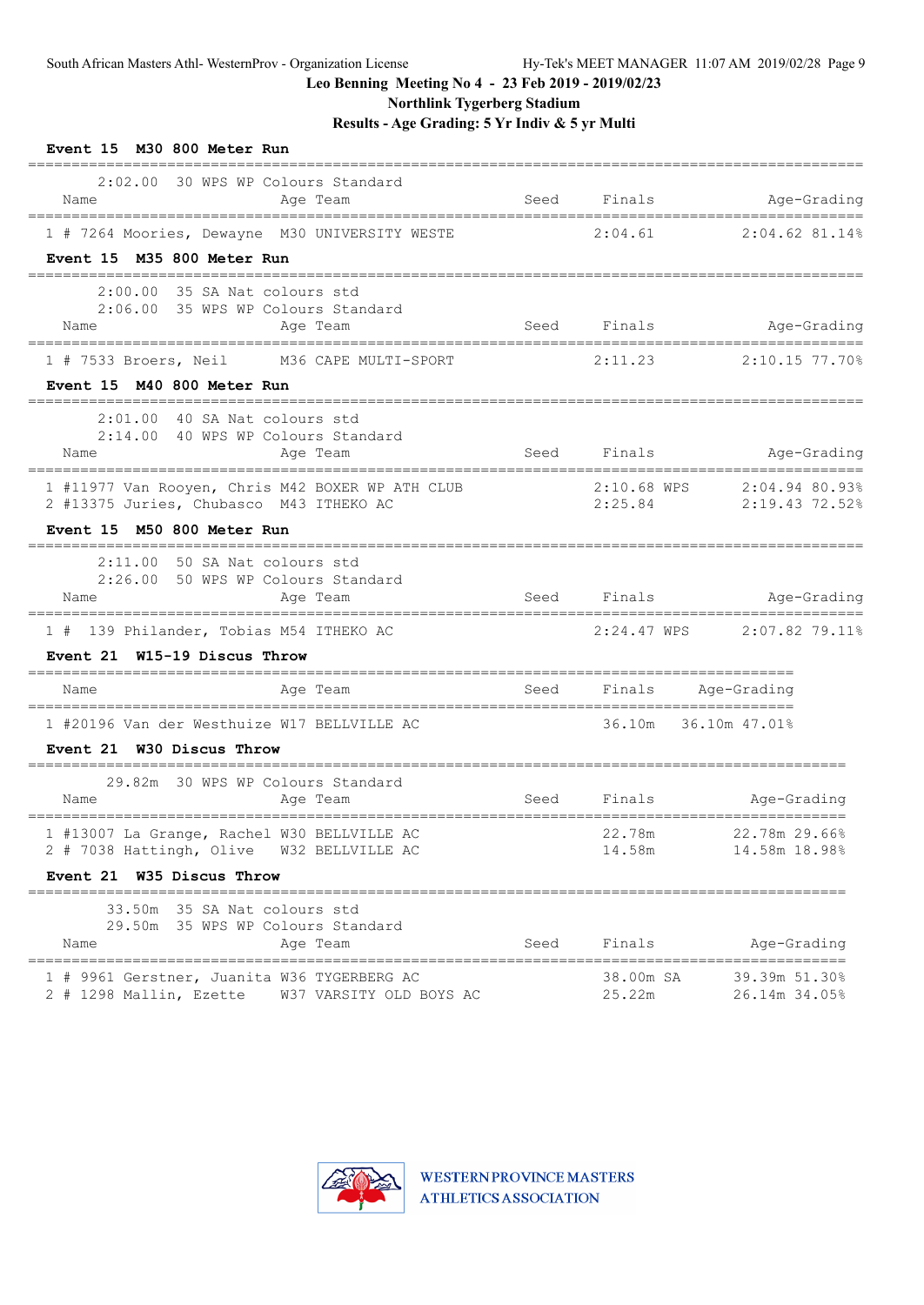**Northlink Tygerberg Stadium**

| Event 21 W40 Discus Throw                                                                                                                             |      |             |                                                                      |
|-------------------------------------------------------------------------------------------------------------------------------------------------------|------|-------------|----------------------------------------------------------------------|
| 32.85m 40 SA Nat colours std<br>25.50m 40 WPS WP Colours Standard<br>Name<br>Age Team                                                                 | Seed |             | Finals Age-Grading                                                   |
| 1 # 118 Kruger, Sanet W42 BELLVILLE AC<br>Event 21 W55 Discus Throw                                                                                   |      | 30.23m WPS  | 33.70m 43.89%                                                        |
| 25.50m 55 SA Nat colours std<br>18.00m 55 WPS WP Colours Standard<br>Name<br>Age Team                                                                 |      |             | Seed Finals Age-Grading                                              |
| 1 # 9935 Dramat, Farieda W59 TYGERBERG AC<br>Event 21 W60 Discus Throw                                                                                |      |             | 18.78m WPS 27.05m 35.23%                                             |
| 23.80m 60 SA Nat colours std<br>16.00m 60 WPS WP Colours Standard<br>Age Team<br>Name                                                                 |      |             | Seed Finals Age-Grading                                              |
| -- #13286 Stofberg, Tertia W64 BELLVILLE AC<br>Event 21 W65 Discus Throw                                                                              |      | ND.         |                                                                      |
| 21.00m 65 SA Nat colours std<br>15.00m 65 WPS WP Colours Standard<br>Age Team<br>Name                                                                 |      |             | Seed Finals Age-Grading                                              |
| 1 # 9046 Erasmus, Zelda W66 BELLVILLE AC<br>2 # 954 Griesel, Ronel W66 BOLMA<br>3 #11112 Du Toit, Aletta W67 BELLVILLE AC                             |      | 14.10m      | 21.48m SA 38.50m 50.14%<br>16.70m WPS 29.93m 38.98%<br>25.27m 32.91% |
| Event 21 W70 Discus Throw<br>________________________________                                                                                         |      |             |                                                                      |
| 19.00m 70 SA Nat colours std<br>14.00m 70 WPS WP Colours Standard<br>Name<br>Age Team                                                                 | Seed |             | Finals Age-Grading                                                   |
| 1 #11111 Grobbelaar, Elize W73 BELLVILLE AC<br>Event 22 M35 Discus Throw<br>==============================                                            |      |             | 13.45m 27.62m 35.97%                                                 |
| 41.00m 35 SA Nat colours std<br>33.00m 35 WPS WP Colours Standard<br>Name<br>Age Team                                                                 |      | Seed Finals | Age-Grading                                                          |
| ===================================<br>=====================================<br>1 # 4342 Wiener, Shukri M37 PINELANDS AC<br>Event 22 M55 Discus Throw |      |             | ================<br>34.04m WPS 34.52m 46.60%                         |
| -------------------<br>40.34m 55 SA Nat colours std<br>26.00m 55 WPS WP Colours Standard<br>Name<br>Age Team                                          | Seed | Finals      | Age-Grading                                                          |
| ===============================<br>1 # 125 Primo, Derick M56 SA POLICE SER AC                                                                         |      | 19.38m      | ==================<br>21.51m 29.05%                                  |

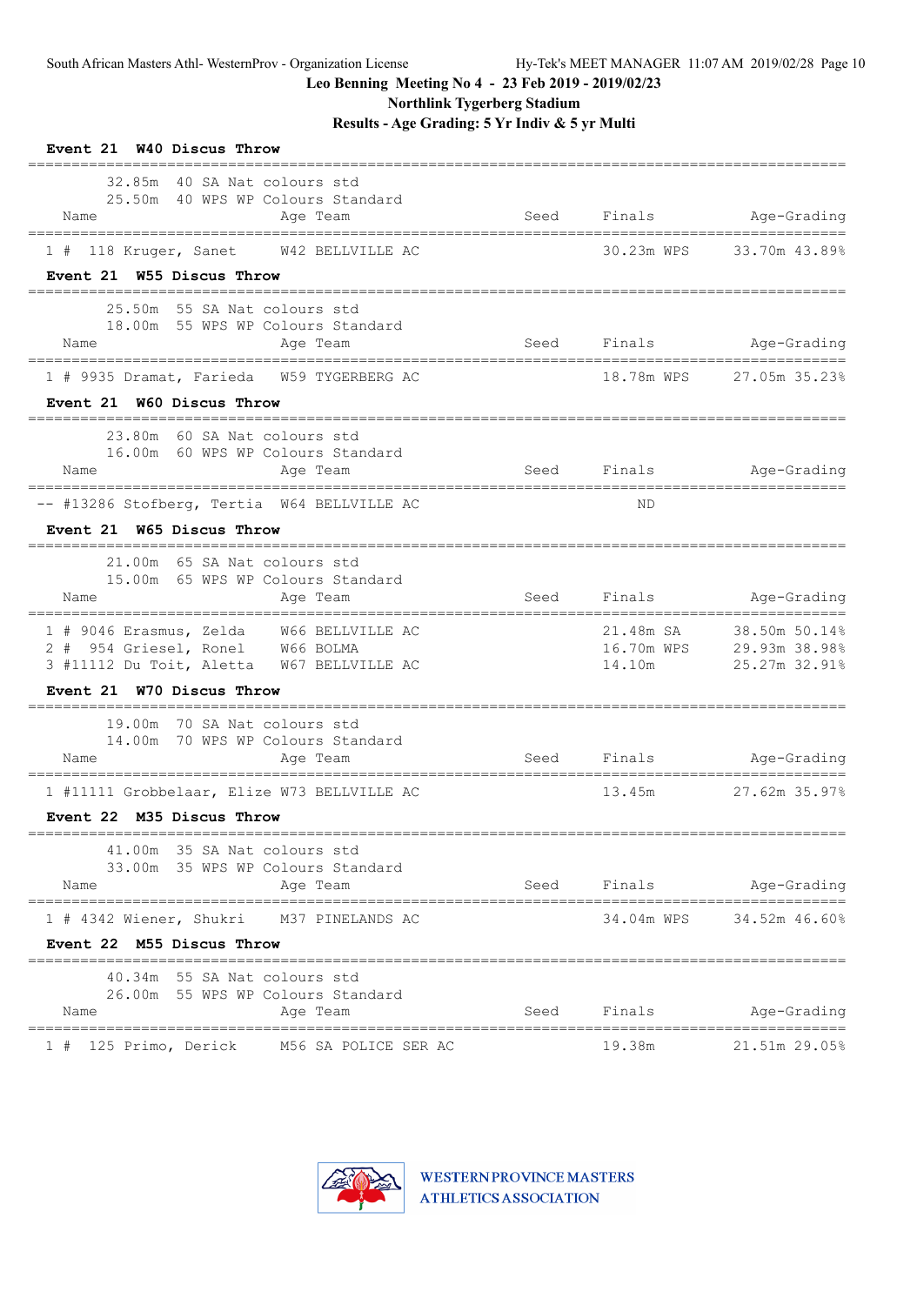**Northlink Tygerberg Stadium**

**Results - Age Grading: 5 Yr Indiv & 5 yr Multi**

| Event 22 M60 Discus Throw                                                                    |                |            |                              |                                           |
|----------------------------------------------------------------------------------------------|----------------|------------|------------------------------|-------------------------------------------|
| 44.26m 60 SA Nat colours std<br>30.00m 60 WPS WP Colours Standard<br>Name<br>Age Team        | Seed           |            |                              | Finals Age-Grading                        |
| 1 # 763 Loots, Joep M62 STELLENBOSCH UNI AC                                                  |                |            |                              | 36.52m WPS 38.81m 52.40%                  |
| Event 22 M65 Discus Throw                                                                    |                |            |                              |                                           |
| 39.79m 65 SA Nat colours std<br>28.00m 65 WPS WP Colours Standard<br>Age Team<br>Name        | Seed           |            | Finals                       | =================<br>Age-Grading          |
| M66 PINELANDS AC<br>$1$ # 4166 Wale, Anton<br>2 # 9047 Erasmus, Nick M68 BELLVILLE AC        |                |            | 39.15m WPS                   | 45.55m 61.50%<br>29.05m WPS 33.80m 45.63% |
| Event 22 M70 Discus Throw                                                                    |                |            |                              |                                           |
| 33.22m 70 SA Nat colours std<br>24.00m 70 WPS WP Colours Standard<br>Aqe Team<br>Name        |                |            |                              | Seed Finals Age-Grading                   |
| 1 # 9048 Hough, Norman M71 BELLVILLE AC                                                      |                |            |                              | 32.52m WPS 41.56m 56.11%                  |
| Event 22 M80 Discus Throw                                                                    |                |            |                              |                                           |
| 22.00m 80 SA Nat colours std                                                                 |                |            |                              |                                           |
| 19.00m 80 WPS WP Colours Standard<br>Name<br>Age Team                                        |                |            |                              | Seed Finals Age-Grading                   |
| 1 # 4480 Johnston, Steve M80 PINELANDS AC                                                    |                |            |                              | 27.61m SA 45.39m 61.27%                   |
| Event 23 W20-29 100 Meter Dash                                                               |                |            |                              |                                           |
| Name<br>Age Team                                                                             |                |            |                              | Seed Finals Wind Age-Grading              |
| =================================<br>1 #10556 Mbonambi, Zanegug W20 UNIVERSITY OF CA         |                |            |                              | 13.43 1.4 13.44 78.11%                    |
| Event 23 W30 100 Meter Dash                                                                  |                |            |                              |                                           |
| 13.64 30 WPS WP Colours Standard                                                             |                |            |                              |                                           |
| <b>Seed</b><br>Name<br>Age Team                                                              |                |            | Finals Wind Age-Grading      |                                           |
| 1 # 404 Malan, Liandri<br>W34 BOLMA                                                          | 13.26 WPS      | 1.4        | 13.27 79.11%                 |                                           |
| Event 23 W35 100 Meter Dash                                                                  |                |            |                              |                                           |
| 13.21 35 SA Nat colours std                                                                  |                |            |                              |                                           |
| 13.84 35 WPS WP Colours Standard                                                             |                |            |                              |                                           |
| Age Team<br>Seed<br>Name                                                                     | Finals         | Wind       | Age-Grading                  |                                           |
| 1 #13011 Kotze, Retha<br>W39 BELLVILLE AC                                                    | 14.05          | 1.4        | 13.91 75.44%                 |                                           |
| 2 # 9940 Miske, Mirjam<br>W39 TYGERBERG AC<br>3 # 1336 Grimwood, Kim<br>W37 UNIVERSITY OF CA | 15.36<br>15.52 | 1.4<br>1.4 | 15.21 69.01%<br>15.37 68.30% |                                           |

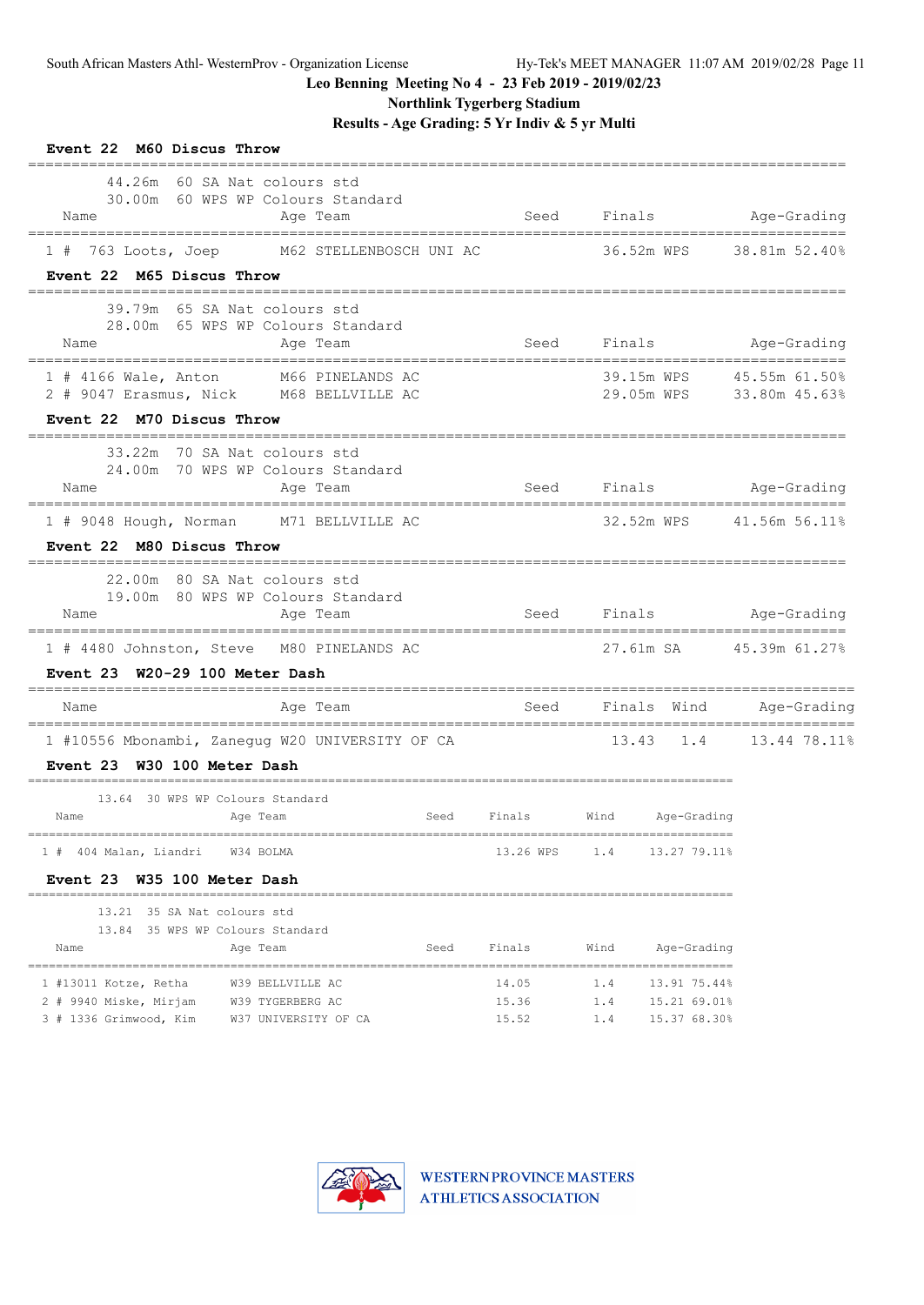**Northlink Tygerberg Stadium**

**Results - Age Grading: 5 Yr Indiv & 5 yr Multi**

| __________________________<br>13.47 40 SA Nat colours std                                          |                  |                                                  |  |
|----------------------------------------------------------------------------------------------------|------------------|--------------------------------------------------|--|
| 14.74 40 WPS WP Colours Standard                                                                   |                  |                                                  |  |
| Name<br>Age Team                                                                                   |                  | Seed Finals Wind Age-Grading H#                  |  |
| 1 # 765 Moira, Robertson W41 STELLENBOSCH UNI AC                                                   | 13.41 SA         | 2.3 12.81 81.95% 2                               |  |
| 2 # 6868 Borchardt, Nadine W44 CAPE PEN UNIVERS                                                    |                  | 14.37 WPS 2.3 13.73 76.48% 2                     |  |
| 3 # 8062 Tregonning, Rushd W44 HEWAT ATH CLUB                                                      |                  | 14.49 WPS 2.3 13.84 75.85% 2                     |  |
| Event 23 W45 100 Meter Dash                                                                        |                  |                                                  |  |
| 13.83 45 SA Nat colours std                                                                        |                  |                                                  |  |
| 15.74 45 WPS WP Colours Standard                                                                   |                  |                                                  |  |
| Name<br>Aqe Team                                                                                   | Seed Finals Wind | Age-Grading H#                                   |  |
| 1 # 7222 Figland, Beverley W48 UNIVERSITY WESTE                                                    |                  | 14.11 WPS 2.3 12.98 80.86% 2                     |  |
| Event 23 W55 100 Meter Dash                                                                        |                  |                                                  |  |
| 14.89 55 SA Nat colours std                                                                        |                  |                                                  |  |
| 17.64 55 WPS WP Colours Standard                                                                   |                  |                                                  |  |
| Name<br>Age Team                                                                                   |                  | Seed Finals Wind Age-Grading H#                  |  |
| 1 # 7214 Beukes, Ronel W59 LANGEBAAN AC                                                            |                  | 13.90 SA 2.3 11.81 88.85% 2                      |  |
| Event 23 W65 100 Meter Dash                                                                        |                  |                                                  |  |
| 16.83 65 SA Nat colours std                                                                        |                  |                                                  |  |
| 18.74 65 WPS WP Colours Standard                                                                   |                  |                                                  |  |
| Age Team<br>Name                                                                                   |                  | Seed Finals Wind Age-Grading H#                  |  |
| 1 # 1331 Jonkers, Margaret W69 NANTES ATH CLUB                                                     |                  | 18.51 WPS 2.3 14.42 72.77% 2                     |  |
| Event 23 W80 100 Meter Dash                                                                        |                  |                                                  |  |
| 23.00 80 SA Nat colours std                                                                        |                  |                                                  |  |
| Name<br>Age Team                                                                                   |                  | Seed Finals Wind Age-Grading H#                  |  |
| 1 #13729 Johnson, Maggie W82 TYGERBERG AC                                                          |                  | 26.43 2.3 16.97 61.82% 2                         |  |
| Event 24 M12-19 100 Meter Dash                                                                     |                  |                                                  |  |
|                                                                                                    |                  | Seed Finals Wind Age-Grading                     |  |
| Name<br>Age Team                                                                                   |                  |                                                  |  |
|                                                                                                    |                  |                                                  |  |
| 1 #10543 Hoedemaker, Jaden M19 UNIVERSITY OF CA<br>2 #10505 Hendricks, Shahee M18 UNIVERSITY OF CA |                  | 11.64 1.2 11.65 84.11%<br>11.87 1.2 11.88 82.48% |  |

**Event 24 M20-29 100 Meter Dash**

| Name                                            | Age Team         | Finals Wind<br>Seed | Age-Grading                       |
|-------------------------------------------------|------------------|---------------------|-----------------------------------|
| $1$ # 1334 Engel, Roscoe                        | M29 TYGERBERG AC |                     | 10.81 90.65%<br>$10.80 \quad 1.2$ |
| 2 # 1335 Luckmore, Fadzi M23 TYGERBERG AC       |                  |                     | 11.28 86.87%<br>$11.27$ 1.2       |
| 3 # 1332 Maikela, Ayabonga M27 UNIVERSITY WESTE |                  | $12.26$ $1.2$       | 12.27 79.85%                      |
| 4 #10523 Sande, Heritier M23 UNIVERSITY OF CA   |                  |                     | 14.35 68.27%<br>$14.34$ $1.2$     |

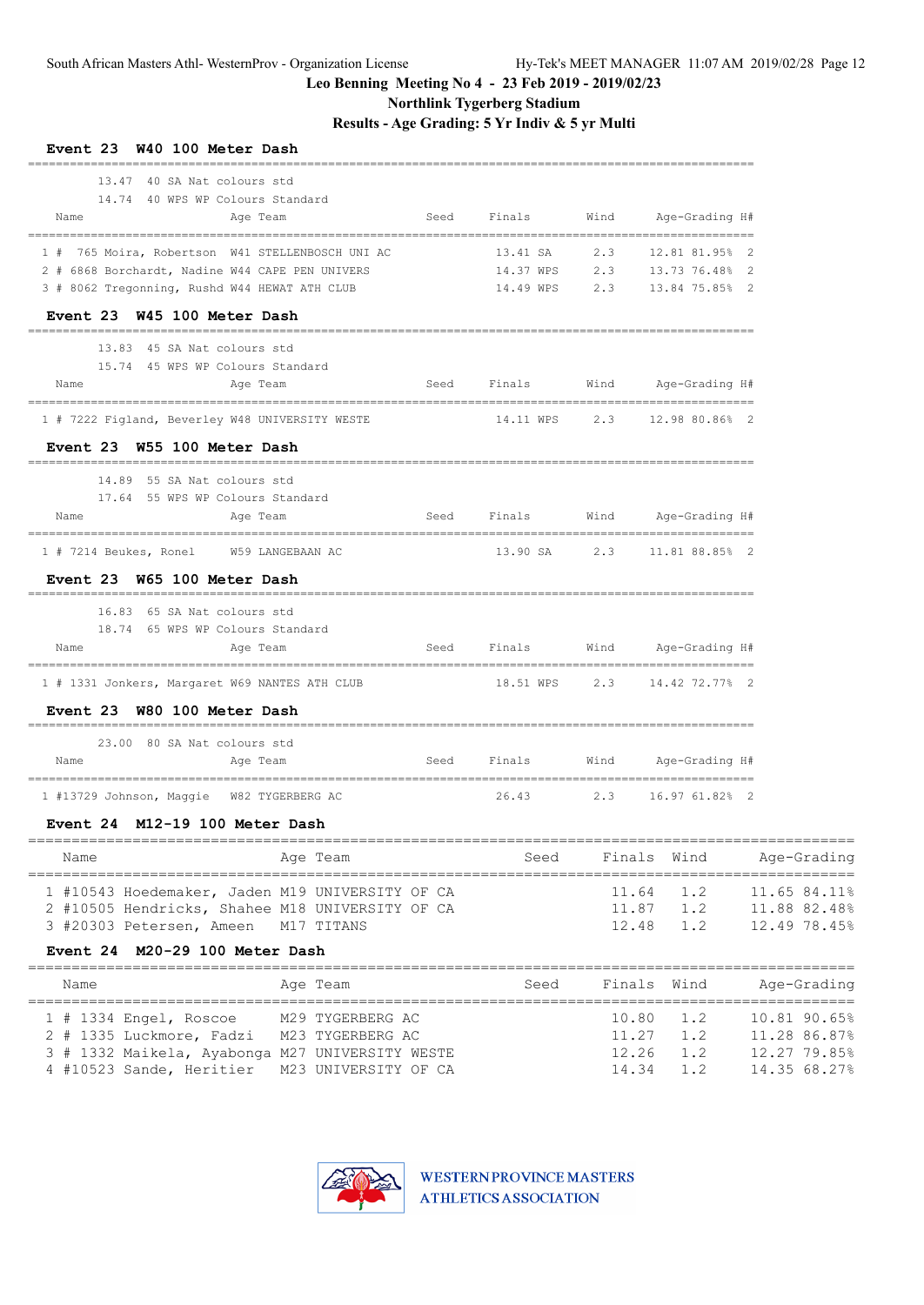**Northlink Tygerberg Stadium**

**Results - Age Grading: 5 Yr Indiv & 5 yr Multi**

| Event 24 M30 100 Meter Dash                        |                            |      |           |      |                                         |
|----------------------------------------------------|----------------------------|------|-----------|------|-----------------------------------------|
| 11.84 30 WPS WP Colours Standard                   |                            |      |           |      |                                         |
| Name                                               | Age Team                   | Seed | Finals    | Wind | Age-Grading H#<br>=============         |
| $\mathbf{1}$<br>Hiebner, Gareth                    | M32 INDIVIDUAL ENTRY       |      | 11.83 WPS | 3.1  | 11.84 82.76% 2                          |
| 2 # 4157 Mawindo, John M33 PINELANDS AC            |                            |      | 13.05     | 3.1  | 13.06 75.02% 2                          |
| Event 24 M35 100 Meter Dash                        |                            |      |           |      |                                         |
| 11.34 35 SA Nat colours std                        |                            |      |           |      |                                         |
| 11.94 35 WPS WP Colours Standard                   |                            |      |           |      |                                         |
| Name                                               | Age Team                   | Seed | Finals    | Wind | Age-Grading H#                          |
| 1 #13348 Dreyer, Jonathan M37 ITHEKO AC            |                            |      | 11.10 SA  | 3.1  | 10.96 89.37%<br>$\overline{2}$          |
| 2 #13292 Venter, Pierre M39 BELLVILLE AC           |                            |      | 12.05     | 3.1  | 11.90 82.32%<br>2                       |
| 3 # 7055 Le Grange, Jacobu M38 BELLVILLE AC        |                            |      | 12.43     | 3.1  | 12.27 79.81%<br>-2                      |
| 4 # 1311 Harris, Randall M35 INDIVIDUAL ENTRY      |                            |      | 13.51     | 3.1  | 13.34 73.43% 2                          |
| Event 24 M40 100 Meter Dash                        |                            |      |           |      |                                         |
| 40 SA Nat colours std<br>11.70                     |                            |      |           |      |                                         |
| 12.24 40 WPS WP Colours Standard                   |                            |      |           |      |                                         |
| Name                                               | Age Team                   | Seed | Finals    | Wind | Age-Grading H#                          |
| $1$ # 1330 Louw, Pieter                            | M44 CAPE MULTI-SPORT       |      | 13.94     | 3.9  | 13.36 73.31% 3                          |
| Event 24 M45 100 Meter Dash                        |                            |      |           |      |                                         |
| 12.05 45 SA Nat colours std                        |                            |      |           |      |                                         |
| 13.04 45 WPS WP Colours Standard                   |                            |      |           |      |                                         |
| Name                                               | Age Team                   | Seed | Finals    | Wind | Age-Grading H#                          |
| 1 # 7883 Geldenhuys, Andre M47 SA DEFENCE FORCE AC |                            |      | 11.66 SA  | 3.9  | 10.83 90.39%<br>$\overline{\mathbf{3}}$ |
| 2 # 1329 Cloete, John                              | M47 BELLVILLE AC           |      | 12.01 SA  | 3.9  | 11.16 87.76%<br>$\overline{\mathbf{3}}$ |
| 3 #13836 Basson, Marius M46 ORANJERIVIER AK        |                            |      | 12.16 WPS | 3.9  | 11.30 86.68%<br>- 3                     |
| 4 # 6871 Cottee, Alistair M49 CAPE PEN UNIVERS     |                            |      | 12.85 WPS | 3.9  | 11.94 82.02%<br>- 3                     |
| Event 24 M50 100 Meter Dash                        |                            |      |           |      |                                         |
| 50 SA Nat colours std<br>12.17                     |                            |      |           |      |                                         |
| 13.54                                              | 50 WPS WP Colours Standard |      |           |      |                                         |
| Name                                               | Age Team                   | Seed | Finals    | Wind | Age-Grading H#                          |
| 1 # 7882 Christians, Alwyn M52 SA DEFENCE FORCE AC |                            |      | 12.64 WPS | 3.9  | 11.38 86.08% 3                          |
| 2 # 3319 Toll, Michael                             | M54 ITHEKO AC              |      | 12.93 WPS | 3.5  | 11.64 84.15% 4                          |
| 3 # 6892 Green, Garry                              | M54 CAPE PEN UNIVERS       |      | 13.11 WPS | 3.5  | 11.80 82.99% 4                          |
| 4 # 6869 Russell, Scott                            | M50 CAPE PEN UNIVERS       |      | 13.19 WPS | 3.5  | 11.87 82.49% 4                          |
| 5 # 9959 Matthee, Gilomee M51 TYGERBERG AC         |                            |      | 13.23 WPS | 3.5  | 11.91 82.24% 4                          |
| 6 #13330 Neff, Freddie                             | M50 CORRECTIONAL SER       |      | 13.49 WPS | 3.5  | 12.14 80.65% 4                          |
| 7 # 2142 Isaacs, Duncan                            | M50 NEDBANK WP             |      | 14.91     | 3.5  | 13.42 72.97% 4                          |

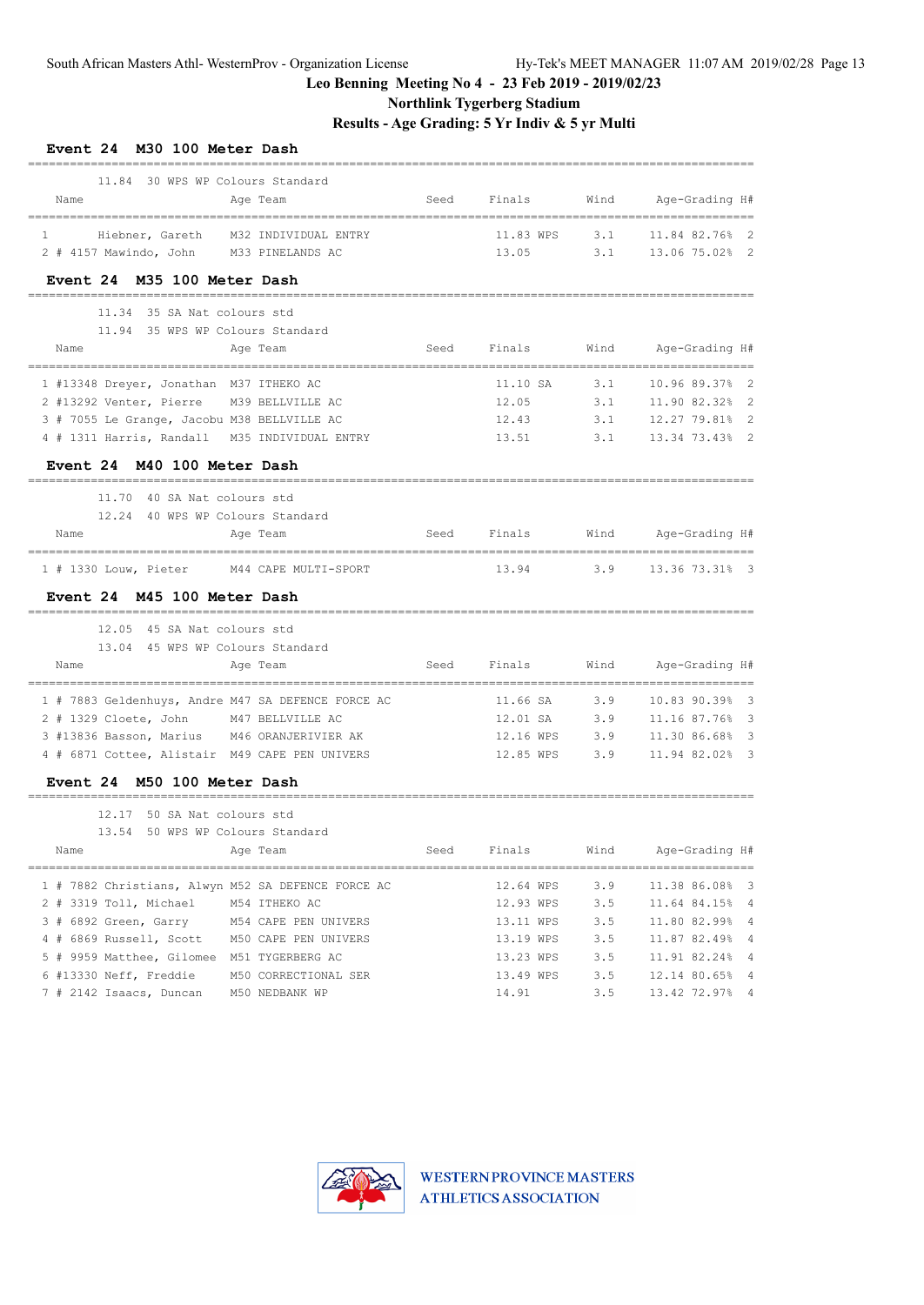**Northlink Tygerberg Stadium**

**Results - Age Grading: 5 Yr Indiv & 5 yr Multi**

| Event 24 M55 100 Meter Dash<br>12.52 55 SA Nat colours std                              |                              |      |                                      |                        |
|-----------------------------------------------------------------------------------------|------------------------------|------|--------------------------------------|------------------------|
| 14.24 55 WPS WP Colours Standard<br>Name<br>Age Team<br>Seed                            | Finals                       | Wind | Age-Grading H#                       |                        |
| 1 #13140 Damonze, Reginald M58 EERSTERIVIER AC                                          | 16.96                        | 3.5  | 14.77 66.33% 4                       |                        |
| Event 24 M60 100 Meter Dash                                                             |                              |      |                                      |                        |
| 12.92 60 SA Nat colours std                                                             |                              |      |                                      |                        |
| 14.74 60 WPS WP Colours Standard<br>Seed<br>Name<br>Age Team                            | Finals                       | Wind | Age-Grading H#                       |                        |
| 1 # 7263 Warries, Joseph M62 UNIVERSITY WESTE                                           | 13.47 WPS                    |      | 3.5 11.34 86.41% 4                   |                        |
| Event 24 M70 100 Meter Dash                                                             |                              |      |                                      |                        |
| 14.43 70 SA Nat colours std                                                             |                              |      |                                      |                        |
| 17.24 70 WPS WP Colours Standard<br>Name<br>Seed<br>Age Team                            | Finals                       |      | Wind Age-Grading H#                  |                        |
| 1 # 7221 Figland, Edgar M72 UNIVERSITY WESTE                                            | 16.70 WPS 1.0 13.00 75.33% 5 |      |                                      |                        |
| Event 24 M85 100 Meter Dash                                                             |                              |      |                                      |                        |
| 20.18 85 WPS WP Colours Standard<br>21.00 85 SA Nat colours std                         |                              |      |                                      |                        |
| Name<br>Seed<br>Age Team                                                                | Finals                       |      | Wind Age-Grading H#                  |                        |
| 1 # 9538 Cross, Ronald M85 BELLVILLE AC                                                 |                              |      | ----------------------               |                        |
| 2 # 6872 Ridge, Arthur M88 CAPE PEN UNIVERS<br>3 # 2949 Van Den Berg, Jan M85 STRAND AC | 20.82 SA                     |      | 1.0 13.38 73.20% 5                   |                        |
| Event 25 W45 High Jump                                                                  |                              |      |                                      |                        |
| 1.36m 45 SA Nat colours std                                                             |                              |      |                                      |                        |
| 1.20m 45 WPS WP Colours Standard<br>Name<br>Age Team                                    | Seed                         |      |                                      | Finals Age-Grading     |
| 1 # 6647 Lategan, Jill W47 GOODWOOD HARRIERS                                            |                              |      |                                      | 1.21m WPS 1.40m 67.22% |
| Event 25 W65 High Jump                                                                  |                              |      |                                      |                        |
| 1.07m 65 SA Nat colours std                                                             |                              |      |                                      |                        |
| 0.98m 65 WPS WP Colours Standard<br>Name<br>Age Team                                    |                              |      | Seed Finals                          | Age-Grading            |
| =====================================<br>1 # 1331 Jonkers, Margaret W69 NANTES ATH CLUB |                              |      | $1.03m$ WPS                          | 1.51m 72.54%           |
| Event 26 M35 High Jump                                                                  |                              |      |                                      |                        |
| 1.85m 35 SA Nat colours std                                                             |                              |      |                                      |                        |
| 1.58m 35 WPS WP Colours Standard<br>Name<br>Age Team                                    | Seed                         |      | Finals                               | Age-Grading            |
| 1 #13292 Venter, Pierre M39 BELLVILLE AC                                                |                              |      | =======================<br>1.63m WPS | 1.67m 68.20%           |

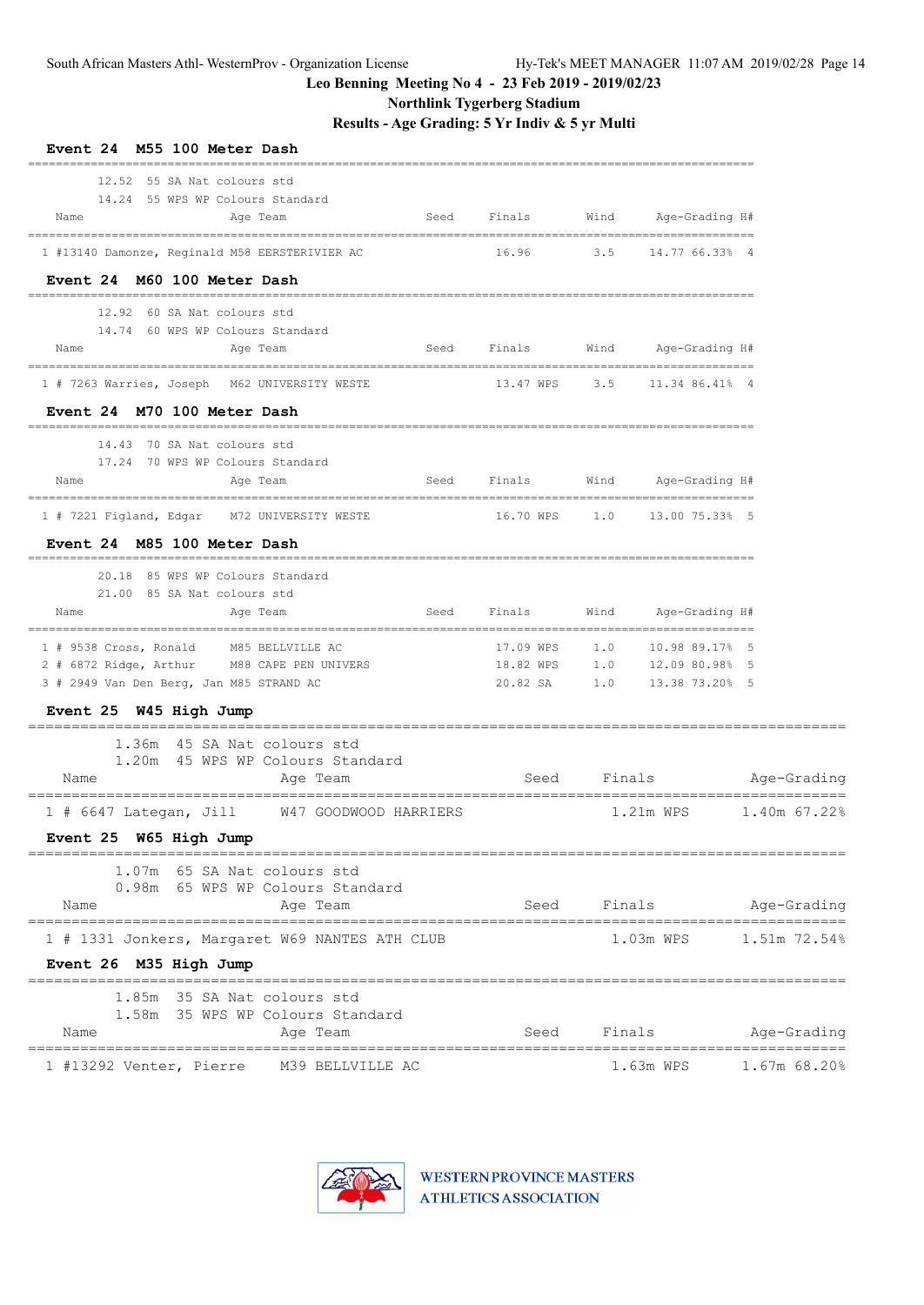**Northlink Tygerberg Stadium**

| Event 27 W12-19 1500 Meter Run                                                                                          |                                      |              |                          |                                                                |
|-------------------------------------------------------------------------------------------------------------------------|--------------------------------------|--------------|--------------------------|----------------------------------------------------------------|
| Name                                                                                                                    | Age Team                             | Seed         | Finals                   | Age-Grading                                                    |
| 1 # 1338 Du Plessis, Lize W15 INDIVIDUAL ENTRY<br>Event 27 W50 1500 Meter Run                                           |                                      |              |                          | 5:35.63 5:35.64 69.26%                                         |
| 5:29.00 50 SA Nat colours std<br>6:30.00 50 WPS WP Colours Standard<br>Name                                             | Age Team                             |              | Seed Finals              | Age-Grading                                                    |
| 1 # 1312 Graf, Barbara W53 SWITSERLAND<br>Event 28 M35 1500 Meter Run                                                   |                                      |              | 5:54.90 WPS              | 5:06.18 75.93%                                                 |
| 4:00.00 35 SA Nat colours std<br>4:30.00 35 WPS WP Colours Standard<br>Name                                             | Age Team                             |              | Seed Finals              | Age-Grading                                                    |
| 1 #11946 Blaauw, Ricardo M37 BOXER WP ATH CLUB<br>2 # 7533 Broers, Neil M36 CAPE MULTI-SPORT                            |                                      |              | $4:14.34$ WPS            | 4:12.13 81.71%<br>4:27.11 WPS 4:24.79 77.80%                   |
| Event 28 M50 1500 Meter Run                                                                                             |                                      |              |                          |                                                                |
| 4:29.00 50 SA Nat colours std<br>5:12.00 50 WPS WP Colours Standard<br>Name                                             | Age Team                             |              | Seed Finals              | Age-Grading                                                    |
| =================================<br>1 # 139 Philander, Tobias M54 ITHEKO AC<br>Event 28 M55 1500 Meter Run             | ================================     |              |                          | ======================<br>4:56.36 WPS  4:18.76 79.61%          |
| ======================================<br>$4:41.00$ 55 SA Nat colours std<br>5:30.00 55 WPS WP Colours Standard<br>Name | Age Team                             |              | Seed Finals and Seed     | Age-Grading                                                    |
| 1 #12100 Wrensch, Peter M59 WP CRICKET CLUB<br>Event $29$ W20-29 400 Meter Dash                                         |                                      | ============ |                          | $5:35.24$ $4:39.49$ 73.71%                                     |
| Name                                                                                                                    | Age Team                             | Seed         | Finals                   | ________________________<br>Age-Grading                        |
| 1 #12355 Stevens, Tamsin<br>2 #10559 Fleming, Laura<br>Event 29 W30 400 Meter Dash                                      | W24 ULTRA AC<br>W20 UNIVERSITY OF CA |              | 1:02.32                  | ================<br>$1:02.33$ 76.38%<br>1:08.19 1:08.20 69.80% |
| ========<br>1:02.94 30 WPS WP Colours Standard<br>Name                                                                  | Age Team                             | Seed         | Finals                   | Age-Grading                                                    |
| 1 # 6880 Walters, Marike W32 CAPE PEN UNIVERS<br>2 # 9932 Van Rensburg, Mar W34 TYGERBERG AC                            |                                      |              | $1:00.65$ WPS<br>1:07.46 | 1:00.6678.48%<br>1:07.47 70.56%                                |

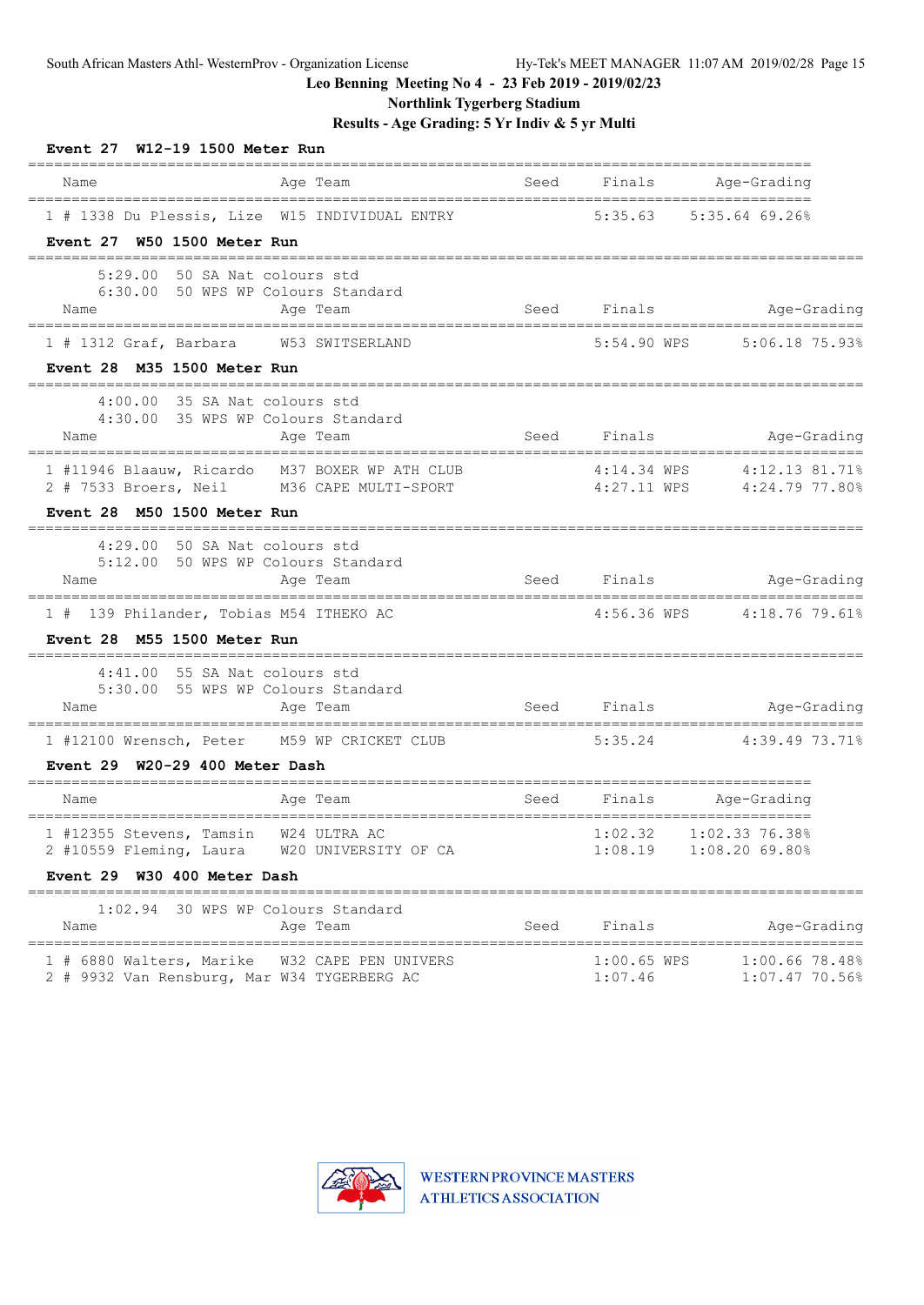**Northlink Tygerberg Stadium**

| Event 29 W55 400 Meter Dash                                                                                        |                                                                                           |             |                                             |                                                                |
|--------------------------------------------------------------------------------------------------------------------|-------------------------------------------------------------------------------------------|-------------|---------------------------------------------|----------------------------------------------------------------|
| $1:14.70$ 55 SA Nat colours std<br>Name<br>-------------------------------------                                   | 1:24.14 55 WPS WP Colours Standard<br>Age Team                                            |             |                                             | Seed Finals Age-Grading                                        |
| 1 # 1337 Brink, Lucy W56 BELLVILLE AC<br>Event 29 W75 400 Meter Dash                                               |                                                                                           |             | 1:25.95                                     | $1:10.20$ 67.81%                                               |
| $1:55.00$ 75 SA Nat colours std<br>Name                                                                            | Age Team                                                                                  |             | Seed Finals                                 | Age-Grading                                                    |
| 1 # 2775 Nelson, Marianne W75 DURBANVILLE AC<br>Event 30 M15-19 400 Meter Dash                                     |                                                                                           |             |                                             |                                                                |
| Name                                                                                                               | Age Team                                                                                  | Seed        |                                             | Finals Age-Grading H#                                          |
| 1 #12356 Valentine, Malik M19 ULTRA AC<br>2 #<br>22 Parker, Tashriq M18 ULTRA AC<br>Event 30 M20-29 400 Meter Dash | 3 #10505 Hendricks, Shahee M18 UNIVERSITY OF CA                                           |             | 54.67                                       | 54.68 78.98% 3<br>54.71 54.72 78.93% 3<br>54.76 54.77 78.85% 3 |
| Name                                                                                                               | Age Team                                                                                  | Seed        | Finals                                      | Age-Grading H#                                                 |
|                                                                                                                    | 1 # 711 Brink, Lambert M21 STELLENBOSCH AC<br>2 # 6863 Arendse, Jody M24 CAPE PEN UNIVERS |             | 51.23                                       | 51.24 84.29%<br>3<br>51.28 51.29 84.20% 3                      |
| Event 30 M35 400 Meter Dash<br>51.00 35 SA Nat colours std<br>54.94 35 WPS WP Colours Standard<br>Name             | Age Team                                                                                  | Seed Finals | Age-Grading H#                              |                                                                |
| 1 # 7055 Le Grange, Jacobu M38 BELLVILLE AC<br>Event 30 M40 400 Meter Dash                                         |                                                                                           | 56.32       | 54.38 79.42% 2                              |                                                                |
| 52.41 40 SA Nat colours std<br>56.64 40 WPS WP Colours Standard<br>Name                                            | Age Team                                                                                  | Seed Finals | Age-Grading H#                              |                                                                |
| 1 # 1381 Von Durckheim, Ch M40 BOLMA                                                                               |                                                                                           |             | 55.33 WPS 51.76 83.43% 2                    |                                                                |
| Event 30 M45 400 Meter Dash                                                                                        |                                                                                           |             |                                             |                                                                |
| 54.44 45 SA Nat colours std<br>58.64 45 WPS WP Colours Standard<br>Name                                            | Age Team<br>Seed                                                                          | Finals      | Age-Grading H#                              |                                                                |
| 1 #13836 Basson, Marius M46 ORANJERIVIER AK                                                                        | 2 #11943 Peacock, Michael M46 BOXER WP ATH CLUB 1:04.02                                   |             | 55.77 WPS 50.50 85.51% 2<br>$57.9774.49%$ 2 |                                                                |

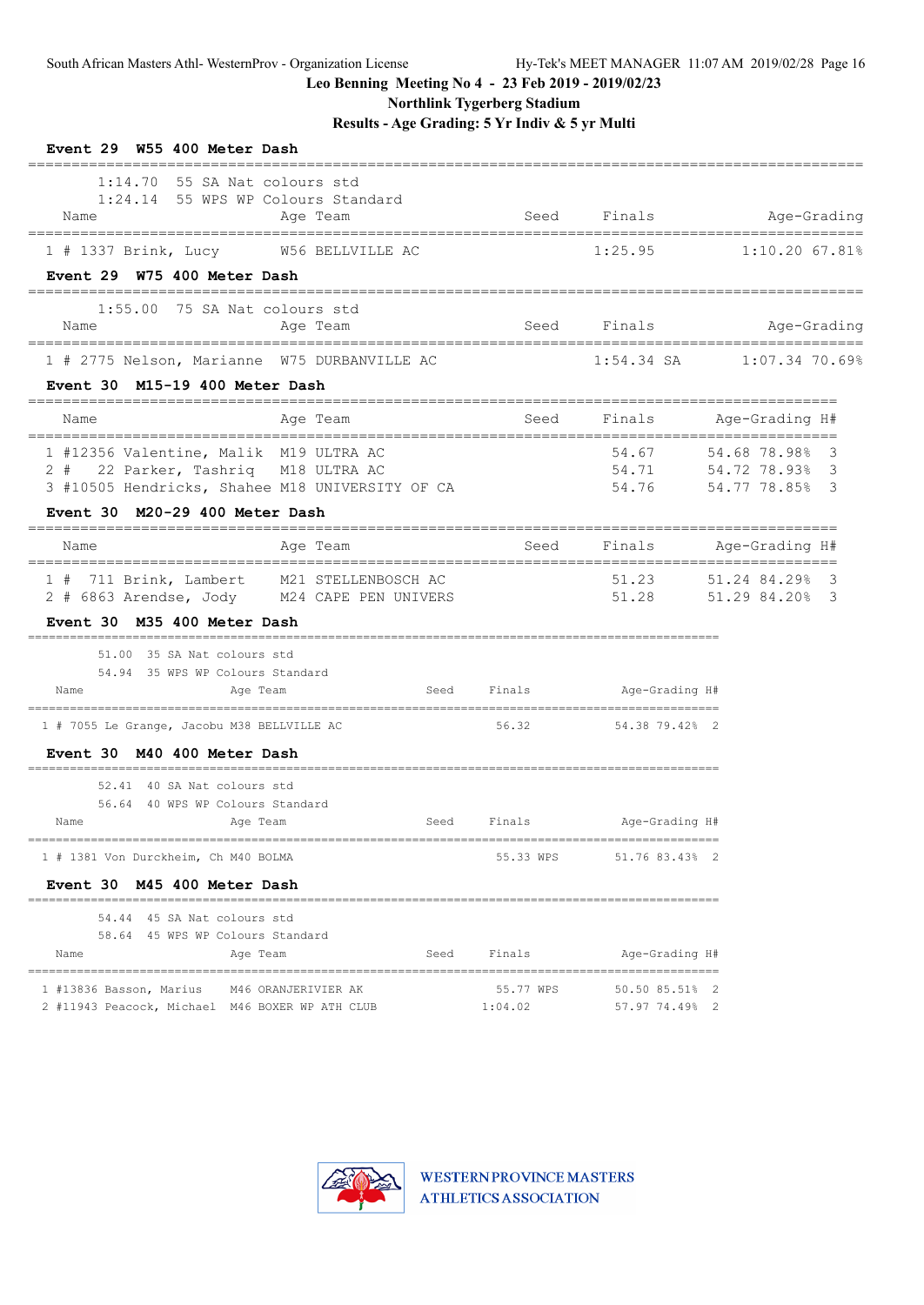**Northlink Tygerberg Stadium**

| Event 30 M50 400 Meter Dash<br>--------------                                                                                            |      |                                       |                                                                     |
|------------------------------------------------------------------------------------------------------------------------------------------|------|---------------------------------------|---------------------------------------------------------------------|
| 56.36 50 SA Nat colours std<br>1:03.44 50 WPS WP Colours Standard<br>Name<br>Age Team                                                    | Seed | Finals                                | Age-Grading                                                         |
| 1 # 6892 Green, Garry M54 CAPE PEN UNIVERS<br>2 # 9959 Matthee, Gilomee M51 TYGERBERG AC<br>3 # 6869 Russell, Scott M50 CAPE PEN UNIVERS |      | 58.63 WPS<br>59.64 WPS<br>1:02.56 WPS | 51.33 84.14%<br>52.21 82.71%<br>54.77 78.85%                        |
| Event 30 M55 400 Meter Dash                                                                                                              |      |                                       |                                                                     |
| 58.13 55 SA Nat colours std<br>1:06.14 55 WPS WP Colours Standard<br>Age Team<br>Name                                                    |      | Seed Finals                           | Age-Grading                                                         |
| 1 # 7047 Myburgh, Johan M57 BELLVILLE AC                                                                                                 |      |                                       | 58.84 WPS 49.75 86.81%                                              |
| Event 30 M85 400 Meter Dash                                                                                                              |      |                                       |                                                                     |
| $1:48.00$ 85 SA Nat colours std<br>1:50.70 85 WPS WP Colours Standard<br>Age Team<br>Name                                                |      | Seed Finals                           | Age-Grading                                                         |
| 1 # 6872 Ridge, Arthur M88 CAPE PEN UNIVERS<br>2 # 2949 Van Den Berg, Jan M85 STRAND AC<br>Event 31 W15-19 Javelin Throw                 |      | 1:55.11<br>2:03.04                    | =============================<br>$1:03.87$ 67.61%<br>1:08.27 63.26% |
| Age Team<br>Name                                                                                                                         | Seed | Finals Age-Grading                    |                                                                     |
| 1 #20771 Adams, Amy Jade W15 SOUTH PENINSULA AC<br>Event 31 W30 Javelin Throw                                                            |      | 12.64m 12.64m 17.32%                  |                                                                     |
| 28.34m 30 WPS WP Colours Standard                                                                                                        |      |                                       |                                                                     |
| Name<br>Age Team                                                                                                                         |      |                                       | Seed Finals Age-Grading                                             |
| 1 #13007 La Grange, Rachel W30 BELLVILLE AC<br>2 # 7038 Hattingh, Olive W32 BELLVILLE AC                                                 |      | 8.02m                                 | 34.38m WPS 34.38m 47.10%<br>$8.02m$ 10.99%                          |
| Event 31 W35 Javelin Throw                                                                                                               |      |                                       |                                                                     |
| 31.53m 35 SA Nat colours std<br>24.30m 35 WPS WP Colours Standard<br>Name<br>Age Team                                                    |      | Seed Finals                           | Age-Grading                                                         |
| 1 # 9961 Gerstner, Juanita W36 TYGERBERG AC                                                                                              |      | 29.61m WPS                            | 31.44m 43.08%                                                       |
| Event 31 W40 Javelin Throw                                                                                                               |      |                                       |                                                                     |
| 29.26m 40 SA Nat colours std<br>24.00m 40 WPS WP Colours Standard<br>Name<br>Age Team                                                    | Seed | Finals                                | Age-Grading                                                         |
| W42 BELLVILLE AC<br>1 # 118 Kruger, Sanet                                                                                                |      | 15.17m                                | 17.40m 23.84%                                                       |

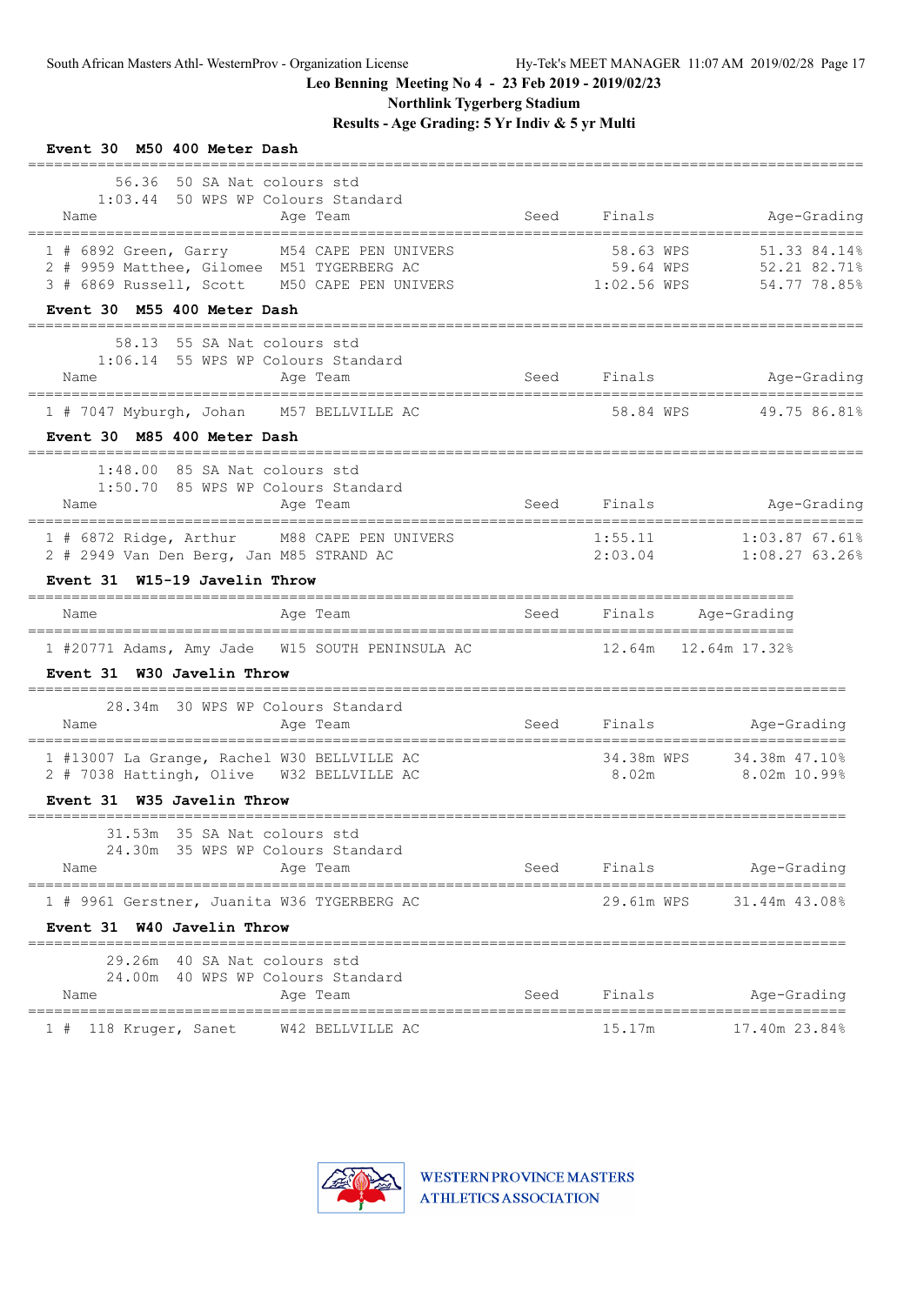**Northlink Tygerberg Stadium**

| Event 31 W55 Javelin Throw                                                                                                                                         |                        |                                               |
|--------------------------------------------------------------------------------------------------------------------------------------------------------------------|------------------------|-----------------------------------------------|
| 25.00m 55 SA Nat colours std<br>20.00m 55 WPS WP Colours Standard<br>Name<br>Age Team<br>====================================<br>_________________________________ |                        | Seed Finals Age-Grading<br>================== |
| 1 # 9935 Dramat, Farieda W59 TYGERBERG AC<br>Event 31 W65 Javelin Throw                                                                                            | 16.36m                 | 23.69m 32.45%                                 |
| 20.00m 65 SA Nat colours std<br>18.00m 65 WPS WP Colours Standard<br>Name<br>Age Team                                                                              |                        | Seed Finals Age-Grading                       |
| 1 # 9046 Erasmus, Zelda W66 BELLVILLE AC<br>2 # 954 Griesel, Ronel W66 BOLMA<br>-- #11112 Du Toit, Aletta W67 BELLVILLE AC                                         | 17.49m<br>14.31m<br>ND | 31.78m 43.54%<br>26.00m 35.62%                |
| Event 31 W70 Javelin Throw                                                                                                                                         |                        |                                               |
| 18.00m 70 SA Nat colours std<br>16.00m 70 WPS WP Colours Standard<br>Age Team<br>Name                                                                              | Seed Finals            | Age-Grading                                   |
| -- #11111 Grobbelaar, Elize W73 BELLVILLE AC<br>Event 32 M35 Javelin Throw                                                                                         | ND                     | ===================                           |
| 54.00m 35 SA Nat colours std<br>43.50m 35 WPS WP Colours Standard<br>Name<br>Aqe Team                                                                              | Seed Finals            | Age-Grading                                   |
| 1 # 4342 Wiener, Shukri M37 PINELANDS AC<br>Event 32 M50 Javelin Throw                                                                                             |                        | 41.91m 42.43m 43.10%                          |
| __________<br>46.49m 50 SA Nat colours std<br>30.00m 50 WPS WP Colours Standard<br>Name<br>Age Team                                                                | Seed Finals            | Age-Grading                                   |
| 1 # 206 Cronje, Jacques M50 BOLMA<br>2 # 1339 Smith, JC M51 BELLVILLE AC<br>Event 32 M55 Javelin Throw                                                             | 46.81m SA              | 57.47m 58.36%<br>41.26m WPS 50.65m 51.44%     |
| 42.64m 55 SA Nat colours std<br>27.00m 55 WPS WP Colours Standard<br>Name<br>Age Team                                                                              | Seed Finals            | Age-Grading                                   |
| ======================================<br>1 # 125 Primo, Derick M56 SA POLICE SER AC                                                                               | 24.17m                 | 32.33m 32.84%                                 |

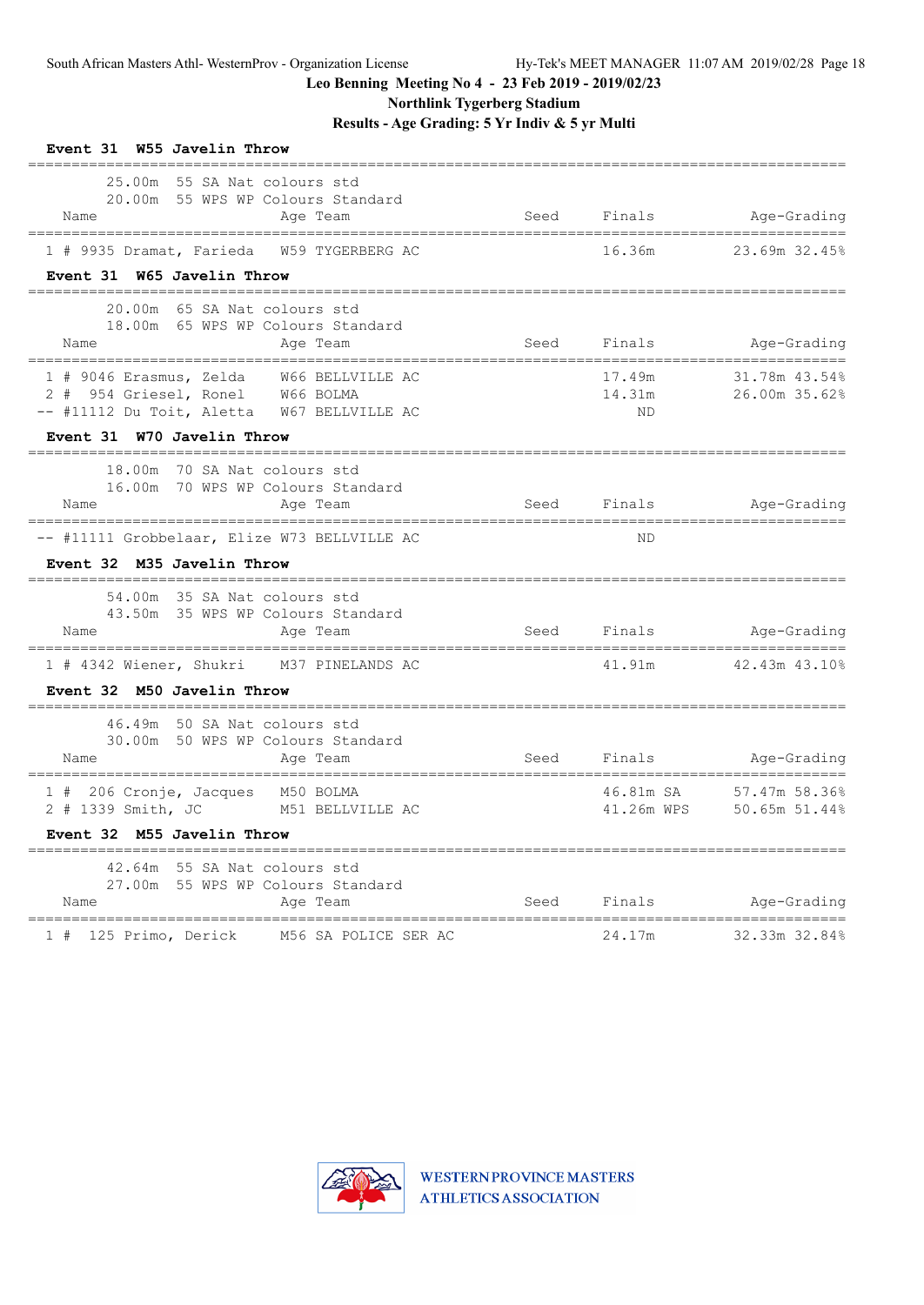**Northlink Tygerberg Stadium**

| Event 32 M65 Javelin Throw<br>===========================                                                                                                |      |                                             |                                                                       |
|----------------------------------------------------------------------------------------------------------------------------------------------------------|------|---------------------------------------------|-----------------------------------------------------------------------|
| 37.00m 65 SA Nat colours std<br>26.00m 65 WPS WP Colours Standard<br>Age Team<br>Name                                                                    | Seed | Finals                                      | Age-Grading                                                           |
| 1 # 4166 Wale, Anton M66 PINELANDS AC<br>2 #11002 Venter, Peet M69 TYGERBERG AC<br>3 # 9047 Erasmus, Nick M68 BELLVILLE AC                               |      | 21.25m                                      | 32.94m WPS 51.45m 52.24%<br>29.95m WPS 46.78m 47.50%<br>33.19m 33.70% |
| Event 32 M70 Javelin Throw                                                                                                                               |      |                                             |                                                                       |
| 33.00m 70 SA Nat colours std<br>24.00m 70 WPS WP Colours Standard<br>Age Team<br>Name                                                                    |      |                                             | Seed Finals Age-Grading                                               |
| 1 # 9048 Hough, Norman M71 BELLVILLE AC                                                                                                                  |      | 34.86m SA                                   | 58.56m 59.47%                                                         |
| Event 32 M80 Javelin Throw                                                                                                                               |      |                                             |                                                                       |
| 24.92m 80 SA Nat colours std<br>16.00m 80 WPS WP Colours Standard<br>Age Team<br>Name                                                                    |      |                                             | Seed Finals Age-Grading                                               |
| 1 # 4480 Johnston, Steve M80 PINELANDS AC<br>Event 33 W50 5000 Meter Race Walk                                                                           |      |                                             | 20.55m WPS 43.05m 43.72%                                              |
| 30:05.00 50 SA Nat colours std<br>35:53.00 50 WPS WP Colours Standard<br>Name<br>Age Team                                                                |      | Seed Finals                                 | Age-Grading                                                           |
| 1 # 637 Horn-Botha, Debor W53 VARSITY OLD BOYS AC 34:06.51 WPS 30:14.44 65.42%                                                                           |      |                                             |                                                                       |
| Event 33 W55 5000 Meter Race Walk                                                                                                                        |      |                                             |                                                                       |
| $31:35.00$ 55 SA Nat colours std<br>38:15.00 55 WPS WP Colours Standard<br>Name<br>Age Team                                                              |      | Seed Finals                                 | Age-Grading                                                           |
| 1 # 655 Gilmour, Trish W56 VARSITY OLD BOYS AC<br>2 # 5783 Sutherland, Joy W58 WEST COAST AC<br>Event 33 W60 5000 Meter Race Walk                        |      | 35:23.29 WPS                                | 33:07.53 WPS 27:59.67 70.67%<br>29:54.40 66.15%                       |
| 33:10.00 60 SA Nat colours std                                                                                                                           |      |                                             |                                                                       |
| 40:58.00 60 WPS WP Colours Standard<br>Age Team<br>Name                                                                                                  | Seed | Finals                                      | Age-Grading                                                           |
| $1$ # 1957 James, Pamela<br>W61 SPARTAN HARRIERS AC<br>2 # 1958 Williams, Gail<br>W61 SPARTAN HARRIERS AC<br>3 # 7052 Burger, Erdine<br>W62 BELLVILLE AC |      | 32:59.10 SA<br>34:10.85 WPS<br>34:20.05 WPS | 26:24.28 74.92%<br>27:21.71 72.30%<br>27:29.08 71.98%                 |

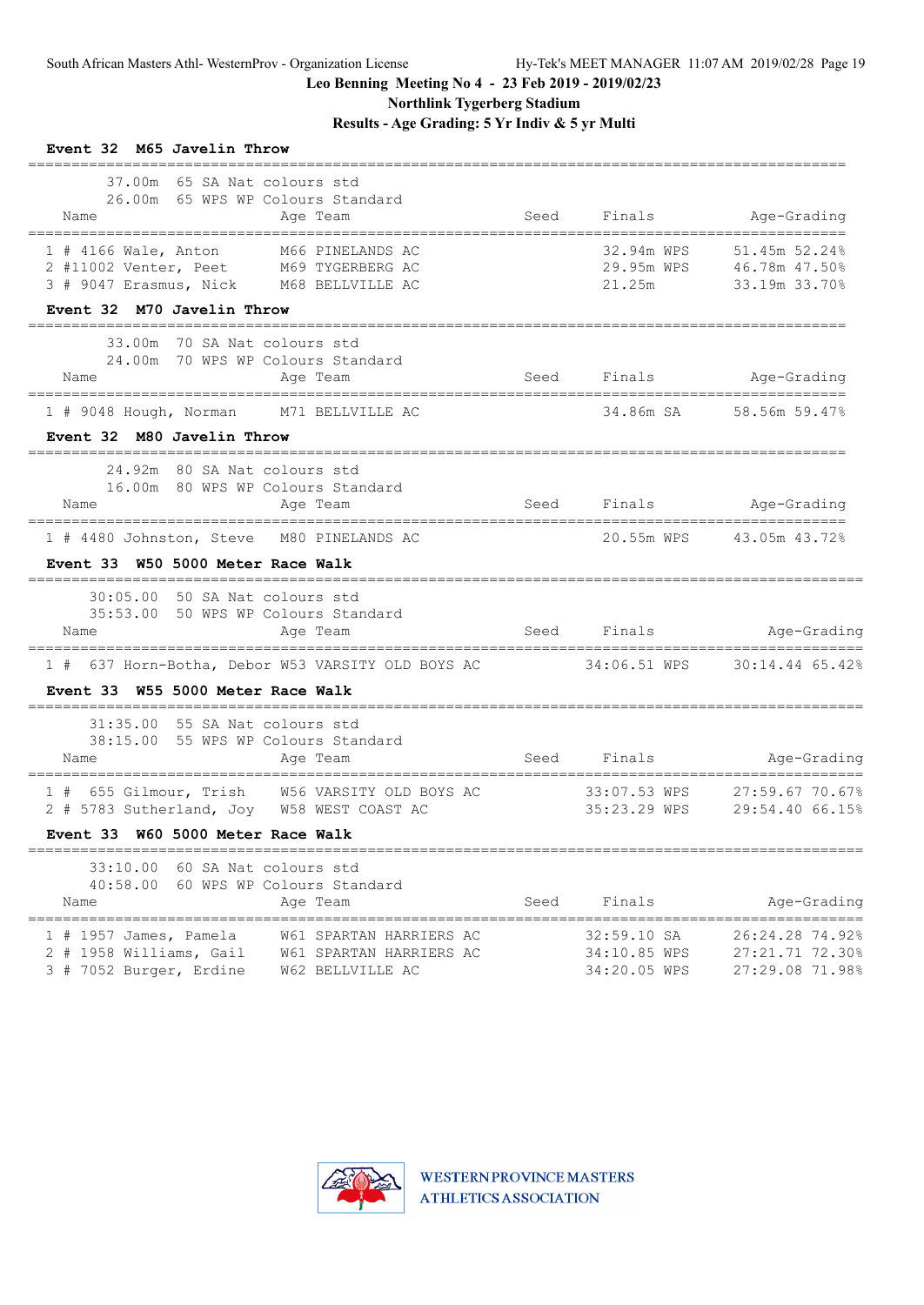**Northlink Tygerberg Stadium**

**Results - Age Grading: 5 Yr Indiv & 5 yr Multi**

| Event 33 W65 5000 Meter Race Walk                                                                                                                                                                                               |      |                                                                            |                                                                                             |
|---------------------------------------------------------------------------------------------------------------------------------------------------------------------------------------------------------------------------------|------|----------------------------------------------------------------------------|---------------------------------------------------------------------------------------------|
| 35:10.00 65 SA Nat colours std<br>45:27.00 65 WPS WP Colours Standard<br>Age Team<br>Name                                                                                                                                       | Seed | Finals<br>------------------------------                                   | Age-Grading<br>================                                                             |
| 1 # 3044 Brand, Edna<br>W67 STRAND AC<br>2 # 4573 Blignaut, Frieda W68 SANLAM AC<br>3 # 9552 Roux, Isabel<br>W66 BELLVILLE AC<br>4 # 2070 Nel, Elizabeth W69 SPARTAN HARRIERS AC<br>$5$ # 5570 Tepper, Rene<br>W69 TYGERBERG AC |      | 32:55.02 SA<br>33:29.21 SA<br>38:02.62 WPS<br>38:53.46 WPS<br>41:48.83 WPS | 24:46.80 79.84%<br>25:12.54 78.48%<br>28:38.36 69.08%<br>29:16.63 67.57%<br>31:28.65 62.85% |
| Event 33 W70 5000 Meter Race Walk                                                                                                                                                                                               |      |                                                                            |                                                                                             |
| 37:25.00 70 SA Nat colours std<br>70 WPS WP Colours Standard<br>48:00.00<br>Name<br>Age Team<br>__________________________________                                                                                              |      | Seed Finals                                                                | Age-Grading                                                                                 |
| 1 #10940 Josephs, Wendy W70 SPARTAN HARRIERS AC<br>2 #10045 Aver, Carol-Ann W73 RUNWALK FOR LIFE AC<br>3 #10948 Schipper, Mary W72 RUNWALK FOR LIFE AC<br>4 # 1778 Botes, Helen W73 SPARTAN HARRIERS AC                         |      | 35:38.60 SA<br>36:28.26 SA<br>38:49.88 WPS<br>46:38.04 WPS                 | 25:01.30 79.06%<br>25:36.16 77.27%<br>27:15.58 72.57%<br>32:44.23 60.43%                    |
| Event 33 W75 5000 Meter Race Walk                                                                                                                                                                                               |      |                                                                            |                                                                                             |
| 40:00.00 75 SA Nat colours std<br>51:02.00 75 WPS WP Colours Standard<br>Age Team<br>Name                                                                                                                                       | Seed | Finals                                                                     | Age-Grading                                                                                 |
| 1 # 1374 Vey, Hildegard W77 VARSITY OLD BOYS AC<br>2 # 7196 Kidson, Cecile W77 LANGEBAAN AC<br>3 # 1658 Brennan, Megan W75 SPARTAN HARRIERS AC                                                                                  |      | 36:59.90 SA<br>39:58.88 SA<br>41:54.88 WPS                                 | 23:58.94 82.49%<br>25:54.96 76.34%<br>27:10.15 72.82%                                       |
| Event 33 W80 5000 Meter Race Walk                                                                                                                                                                                               |      |                                                                            |                                                                                             |
| 44:40.00 80 SA Nat colours std<br>Name<br>Age Team                                                                                                                                                                              | Seed | Finals                                                                     | Age-Grading                                                                                 |
| 1 # 1937 Reid, Peggy W82 SPARTAN HARRIERS AC<br>Event 34 M45 5000 Meter Race Walk                                                                                                                                               |      | 43:16.33 SA                                                                | 25:34.96 77.33%                                                                             |
|                                                                                                                                                                                                                                 |      |                                                                            |                                                                                             |
| 25:45.00 45 SA Nat colours std<br>28:42.00 45 WPS WP Colours Standard<br>Age Team<br>Name                                                                                                                                       | Seed | Finals                                                                     | Age-Grading                                                                                 |
| 1 # 772 Mc Donald, Ross M45 VARSITY OLD BOYS AC<br>Event 34 M50 5000 Meter Race Walk                                                                                                                                            |      | 28:15.47 WPS                                                               | 25:47.63 69.63%                                                                             |
| 26:45.00 50 SA Nat colours std<br>30:00.00 50 WPS WP Colours Standard<br>Age Team<br>Name                                                                                                                                       | Seed | Finals                                                                     | Age-Grading                                                                                 |
| 1 # 476 Philips, Kevin M54 RUNWALK FOR LIFE AC<br>2 #10712 Fisher, Ebrahima M52 ARD ATHLETIC CLUB<br>3 # 8804 Nicholas, Jefrd M50 EASTERNS AC                                                                                   |      | 26:19.38 SA<br>29:16.22 WPS<br>33:19.55                                    | 23:03.38 77.90%<br>25:38.28 70.05%<br>29:11.41 61.53%                                       |

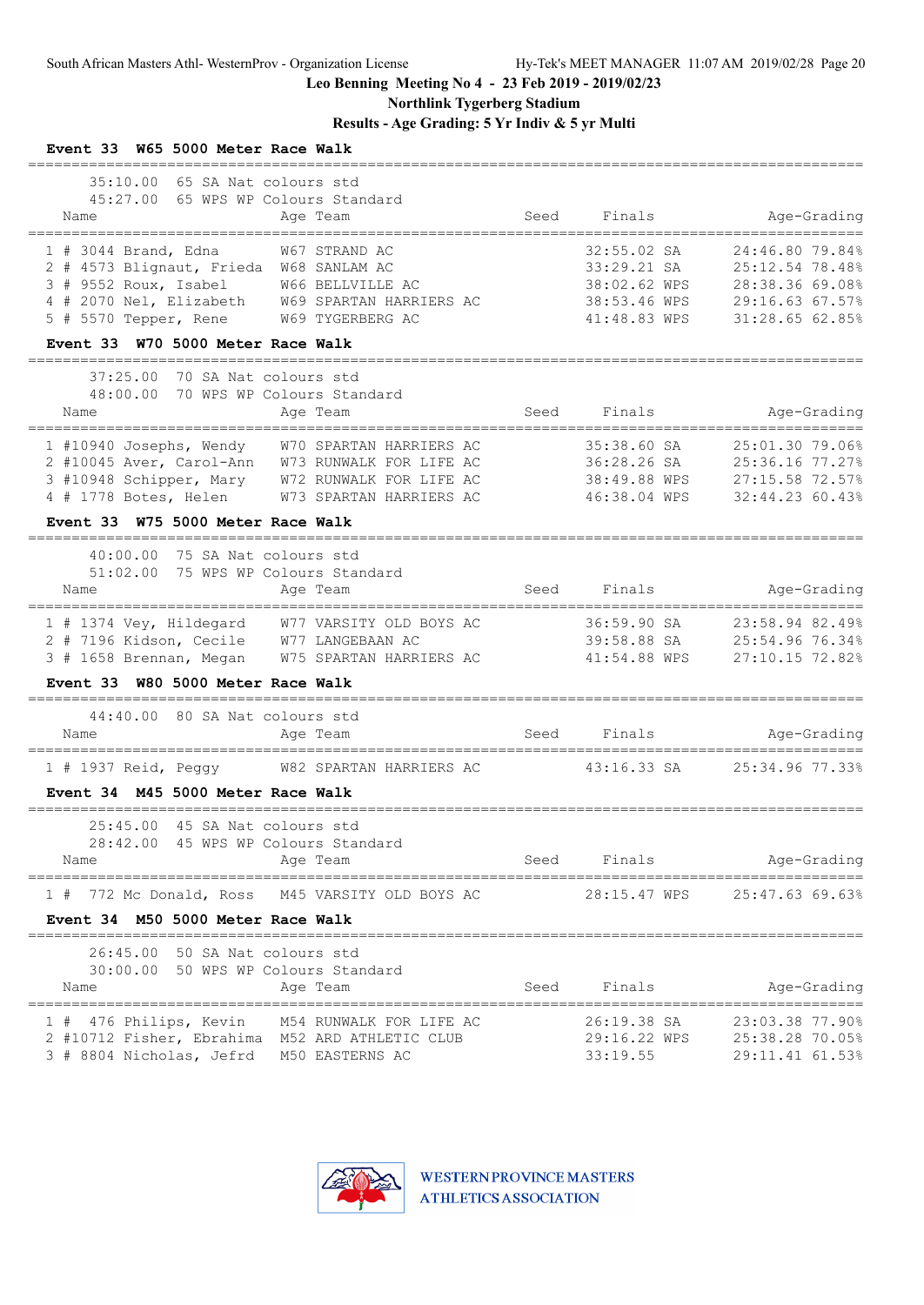**Northlink Tygerberg Stadium**

| Event 34 M55 5000 Meter Race Walk                                                                                                                                                   |            |                                      |                                                       |
|-------------------------------------------------------------------------------------------------------------------------------------------------------------------------------------|------------|--------------------------------------|-------------------------------------------------------|
| 27:55.00 55 SA Nat colours std<br>31:42.00 55 WPS WP Colours Standard<br>Name<br>Age Team                                                                                           | Seed       | Finals                               | Age-Grading                                           |
| M56 BRACKENFELL ACC<br>$1$ # 9761 Papier, Adam<br>2 # 7199 Hector, Douglas M59 LANGEBAAN AC<br>3 # 1805 Donson, Hilton M55 SPARTAN HARRIERS AC<br>Event 34 M60 5000 Meter Race Walk |            | 29:11.58 WPS<br>32:44.77<br>35:24.85 | 24:29.58 73.33%<br>27:28.45 65.37%<br>29:42.75 60.45% |
|                                                                                                                                                                                     |            |                                      |                                                       |
| 29:15.00<br>60 SA Nat colours std<br>33:00.00 60 WPS WP Colours Standard<br>Age Team<br>Name                                                                                        | Seed       | Finals                               | Age-Grading                                           |
| 1 # 5073 Bosman, Marius M62 BELLVILLE AC<br>2 # 1150 Fuller, Raymond M61 VARSITY OLD BOYS AC 31:38.07 WPS                                                                           |            | 31:32.17 WPS                         | 25:14.88 71.13%<br>25:19.60 70.91%                    |
| Event 34 M70 5000 Meter Race Walk                                                                                                                                                   |            |                                      |                                                       |
| 33:05.00 70 SA Nat colours std<br>38:00.00 70 WPS WP Colours Standard<br>Name<br>Age Team                                                                                           | Seed       | Finals                               | Age-Grading<br>==========================             |
| 1 # 4647 Van Zyl, Johan M70 SANLAM AC<br>1 # 7546 Diedericks, Len M74 CAPE MULTI-SPORT                                                                                              |            | 31:04.46 SA<br>33:44.68 WPS          | 23:37.00 76.05%<br>24:11.70 74.23%                    |
| Event 34 M75 5000 Meter Race Walk                                                                                                                                                   |            |                                      |                                                       |
| 35:15.00 75 SA Nat colours std<br>41:36.00 75 WPS WP Colours Standard<br>Age Team<br>Name<br>=================================<br>===============================                   |            | Seed Finals                          | Age-Grading<br>======================                 |
| 1 # 7054 Spencer, Jurgen M78 BELLVILLE AC                                                                                                                                           |            | $32:29.54$ SA                        | 21:49.71 82.28%                                       |
| Event 35 W15-19 Triple Jump                                                                                                                                                         |            |                                      |                                                       |
| Name<br>Age Team                                                                                                                                                                    | Seed       | Finals Wind                          | Age-Grading                                           |
| ----------------------------------<br>35 Donough, Ameera W18 ULTRA AC<br>1#                                                                                                         |            |                                      | 11.08m  1.2  11.08m  71.48%                           |
| Event 36 M15-19 Triple Jump                                                                                                                                                         |            |                                      |                                                       |
| Age Team<br>Name                                                                                                                                                                    | Seed       | Finals Wind                          | Age-Grading                                           |
| # 9960 Matthee, Karl-Ott M19 TYGERBERG AC<br>Event 36 M50 Triple Jump                                                                                                               |            | NWI<br>ΝD                            | ------------------                                    |
| 11.43m 50 SA Nat colours std<br>10.00m 50 WPS WP Colours Standard<br>Age Team<br>Seed<br>Name                                                                                       | Finals     | Age-Grading<br>Wind                  |                                                       |
| 1 # 9959 Matthee, Gilomee M51 TYGERBERG AC                                                                                                                                          | 10.24m WPS | 1.8 12.27m 67.10%                    |                                                       |

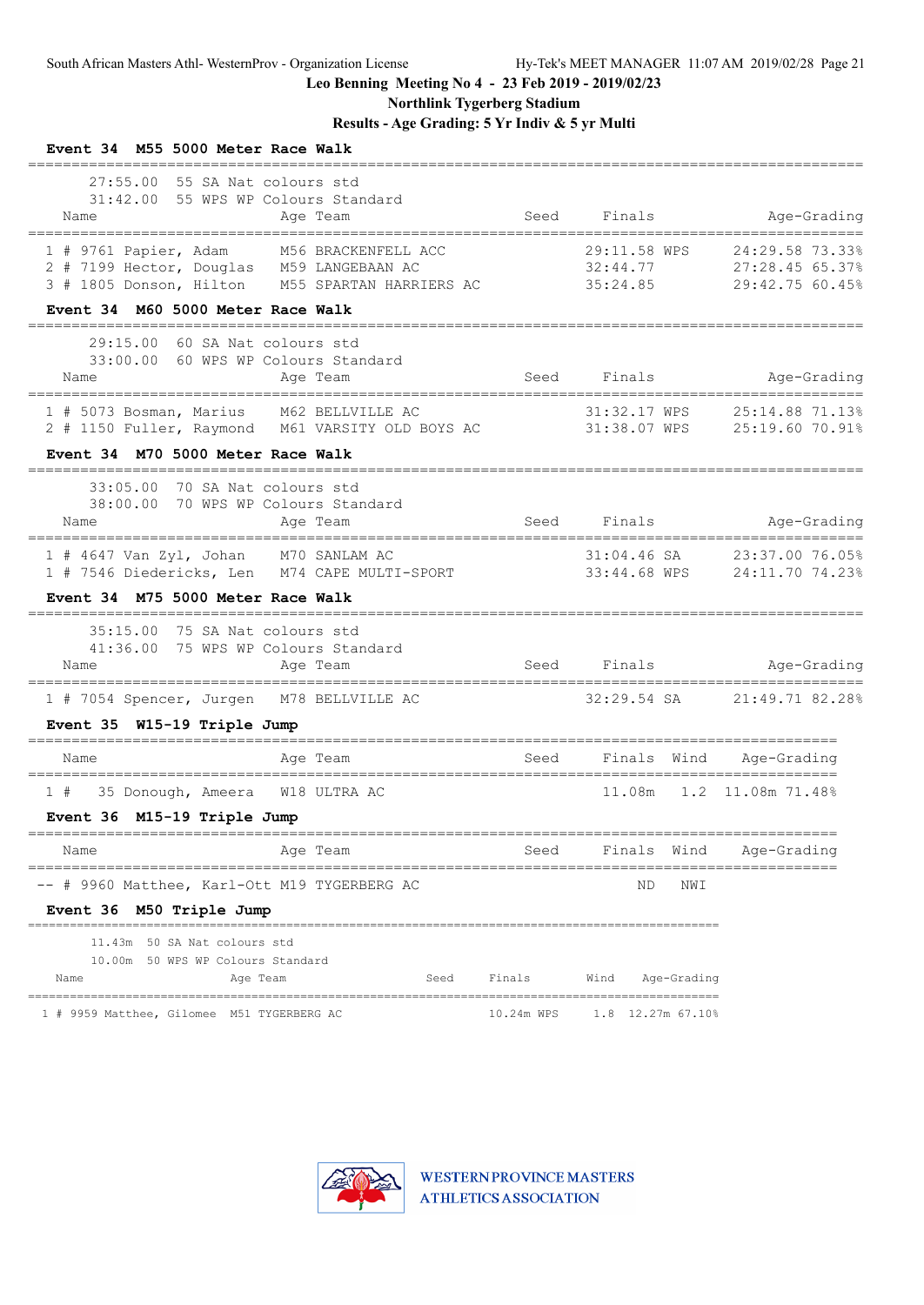**Northlink Tygerberg Stadium**

| Event 37 W45 5000 Meter Run                                                                                                                                                 |      |                                          |                                              |
|-----------------------------------------------------------------------------------------------------------------------------------------------------------------------------|------|------------------------------------------|----------------------------------------------|
| 19:45.00 45 SA Nat colours std<br>22:30.00 45 WPS WP Colours Standard<br>Age Team<br>Name                                                                                   | Seed | Finals                                   | Age-Grading                                  |
| 1 # 8019 Marais-Cupido, Me W45 INTOUCH AC<br>2 # 2110 De Villiers, Cori W47 NEDBANK WP<br>Event 37 W55 5000 Meter Run                                                       |      | 21:01.94 WPS<br>21:48.19 WPS             | 19:14.68 74.89%<br>19:57.00 72.24%           |
| $21:28.00$ 55 SA Nat colours std<br>26:00.00 55 WPS WP Colours Standard<br>Age Team<br>Name                                                                                 |      | Seed Finals                              | Age-Grading                                  |
| 1 # 9937 Du Bruyn, Linda W55 TYGERBERG AC<br>Event 38 M35 5000 Meter Run                                                                                                    |      | 23:42.32 WPS                             | 19:40.53 73.25%                              |
| 15:10.00 35 SA Nat colours std<br>17:15.00 35 WPS WP Colours Standard<br>Age Team<br>Name                                                                                   |      | Seed Finals                              | Age-Grading<br>============================= |
| 1 # 7533 Broers, Neil M36 CAPE MULTI-SPORT<br>Event 38 M40 5000 Meter Run                                                                                                   |      |                                          |                                              |
| 15:22.00 40 SA Nat colours std<br>18:00.00 40 WPS WP Colours Standard<br>Age Team<br>Name                                                                                   |      | Seed Finals and Seed                     | Age-Grading                                  |
| 1 #11977 Van Rooyen, Chris M42 BOXER WP ATH CLUB 16:38.67 WPS 16:03.82 78.54%<br>2 # 7522 Van Der Walt, Tja M41 CAPE MULTI-SPORT<br>3 #13375 Juries, Chubasco M43 ITHEKO AC |      | 20:21.76                                 | 19:39.13 64.20%                              |
| Event 38 M45 5000 Meter Run                                                                                                                                                 |      |                                          |                                              |
| 16:07.00 45 SA Nat colours std<br>18:45.00 45 WPS WP Colours Standard<br>Name<br>Age Team                                                                                   | Seed | Finals<br>;============================= | Age-Grading                                  |
| 1 # 5406 Hill, Theodore M48 EDGEMEAD AC<br>Event 38 M55 5000 Meter Run                                                                                                      |      | 21:15.87                                 | 19:46.82 63.78%                              |
| $17:33.00$ 55 SA Nat colours std<br>20:00.00 55 WPS WP Colours Standard<br>Age Team<br>Name                                                                                 | Seed | Finals                                   | Age-Grading                                  |
| 1 # 2655 Martinesen, Selwy M55 DURBANVILLE AC<br>2 # 6252 Orione, Massimo<br>M56 HOUTBAAI                                                                                   |      | 23:04.87<br>26:59.73                     | 19:51.55 63.53%<br>23:13.62 54.32%           |

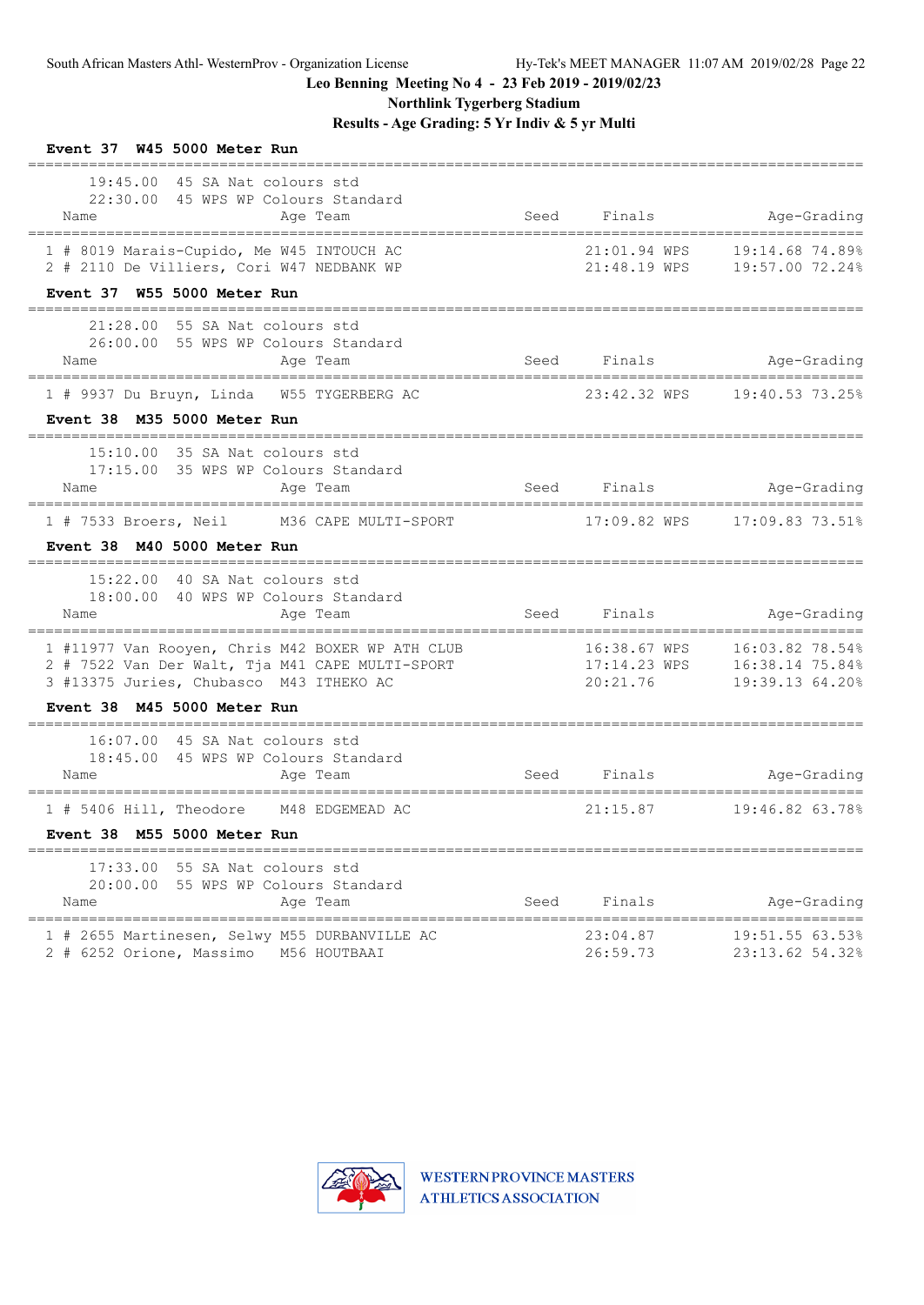**Northlink Tygerberg Stadium**

| Event 39 W30 Weight Throw<br>===========================<br>============                                                  |      |                    |                                                           |
|---------------------------------------------------------------------------------------------------------------------------|------|--------------------|-----------------------------------------------------------|
| 7.83m 30 WPS WP Colours Standard<br>Name<br>Age Team                                                                      | Seed | Finals             | Age-Grading                                               |
| 1 #13007 La Grange, Rachel W30 BELLVILLE AC<br>2 # 7038 Hattingh, Olive W32 BELLVILLE AC                                  |      | 8.07m WPS<br>5.68m | 8.07m 34.19%<br>5.68m 24.07%                              |
| Event 39 W35 Weight Throw                                                                                                 |      |                    |                                                           |
| 12.00m 35 SA Nat colours std<br>9.52m 35 WPS WP Colours Standard<br>Name<br>Age Team                                      | Seed |                    | Finals Age-Grading                                        |
| 1 # 9961 Gerstner, Juanita W36 TYGERBERG AC                                                                               |      |                    | 10.03m WPS    10.95m    46.41%                            |
| Event 39 W40 Weight Throw                                                                                                 |      |                    |                                                           |
| 11.50m 40 SA Nat colours std<br>9.40m 40 WPS WP Colours Standard                                                          |      |                    |                                                           |
| Age Team<br>Name                                                                                                          |      |                    | Seed Finals Age-Grading                                   |
| 1 # 118 Kruger, Sanet W42 BELLVILLE AC                                                                                    |      |                    | 10.04m WPS    11.89m    50.43%                            |
| Event 39 W55 Weight Throw                                                                                                 |      |                    |                                                           |
| 10.50m 55 SA Nat colours std<br>Name<br>Age Team                                                                          | Seed | Finals             | Age-Grading                                               |
| 1 # 9935 Dramat, Farieda W59 TYGERBERG AC<br>Event 39 W60 Weight Throw                                                    |      | 7.36m              | 9.50m 40.28%                                              |
| 11.00m 60 SA Nat colours std<br>Name<br>Age Team                                                                          |      |                    | Seed Finals Age-Grading                                   |
| 1 #13286 Stofberg, Tertia W64 BELLVILLE AC                                                                                |      | 9.15m              | 11.07m 46.95%                                             |
| Event 39 W65 Weight Throw                                                                                                 |      |                    |                                                           |
| 10.00m 65 SA Nat colours std<br>Name<br>Age Team                                                                          | Seed |                    | Finals Age-Grading                                        |
| 1 # 9046 Erasmus, Zelda W66 BELLVILLE AC<br>2 # 954 Griesel, Ronel W66 BOLMA<br>3 #11112 Du Toit, Aletta W67 BELLVILLE AC |      | 9.15m<br>7.62m     | 11.21m SA 14.86m 62.98%<br>12.13m 51.40%<br>10.10m 42.81% |
| Event 39 W70 Weight Throw                                                                                                 |      |                    |                                                           |
| 9.00m 70 SA Nat colours std<br>Name<br>Age Team                                                                           | Seed | Finals             | Age-Grading                                               |
| 1 #11111 Grobbelaar, Elize W73 BELLVILLE AC                                                                               |      | 7.37m              | =====================<br>10.80m 45.80%                    |